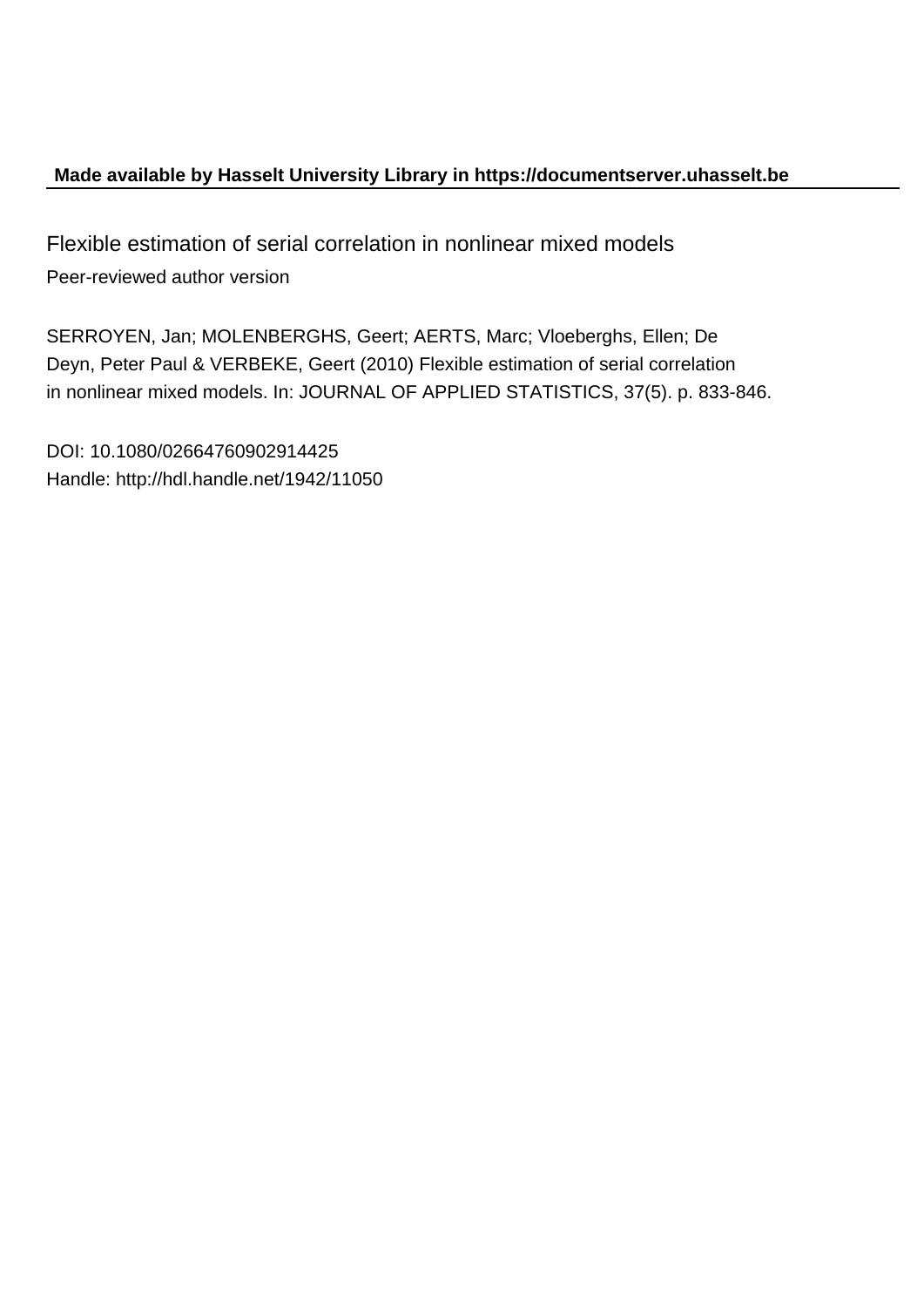# Flexible Estimation of Serial Correlation in Nonlinear Mixed Models

Jan Serroyen<sup>1</sup>, Geert Molenberghs<sup>2,3</sup>, Marc Aerts<sup>2</sup> Ellen Vloeberghs<sup>4</sup>, Peter Paul De Deyn<sup>4</sup>, Geert Verbeke<sup>3,2</sup>

 $1$  Methodology and Statistics, University Maastricht, Peter Debyeplein 1, 6229 HA Maastricht, the Netherlands

> $^2$  I-BioStat, Hasselt University, Agoralaan 1, 3590 Diepenbeek, Belgium

 $^3$  I-BioStat, Katholieke Universiteit Leuven, Kapucijnenvoer 35, 3000 Leuven, Belgium

<sup>4</sup> Laboratory of Neurochemistry & Behaviour, University of Antwerp, Universiteitsplein 1, 2170 Wilrijk, Belgium

#### **Abstract**

In the conventional linear mixed-effects model, four structures can be distinguished: fixed effects, random effects, measurement error and serial correlation. The latter captures the phenomenon that the correlation structure within a subject depends on the time lag between two measurements. While the general linear mixed model is rather flexible, the need has arisen to further increase flexibility. In addition to work done in the area, we we propose the use of spline-based modeling of the serial correlation function, so as to allow for additional flexibility. The approach is applied to data from a pre-clinical experiment in dementia which studied the eating and drinking behavior in mice.

Some Keywords: Alzheimer's Disease; Dementia; Ordinary least squares; Random effect.

# 1 Introduction

Arguably, the linear mixed-effects model (Laird and Ware 1982, Verbeke and Molenberghs 2000, Diggle et al 2002) has become the most commonly used tool for analyzing continuous,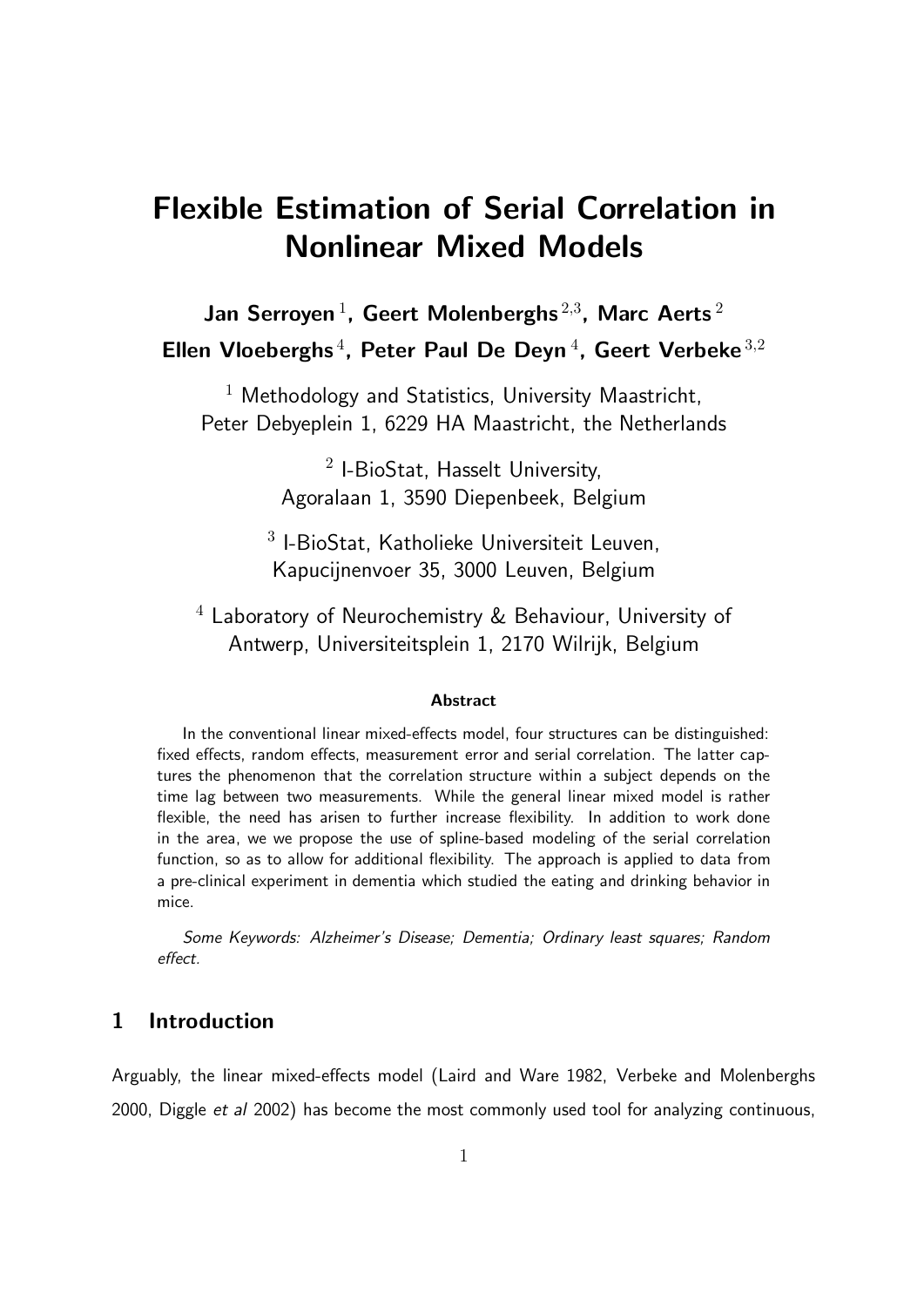normally distributed longitudinal data, arising from measuring a subject's response repeatedly over time. In its general formulation, based on Diggle's (1988) model, four structures can be distinguished. First, so-called fixed regression effects describe population-averaged relationships between covariates and the outcome of interest. Second, between-subject variability is captured by means of subject-specific parameters. For example, one often assumes a subject-specific intercept. Such an effect is then assumed to follow from a stochastic distribution, usually of the normal type. This gives rise to the term random effect. Third, the outcome is often measured with error, adding a second stochastic component to the model, the measurement error, usually assumed to follow a normal distribution. When model specification would conclude here, the so-called conditional independence model is obtained, meaning that all within-subject correlation is captured by the random-effects structure. In case this is deemed less plausible, the fourth structure, termed *serial correlation* can be included into the model. Broadly speaking, serial correlation captures the phenomenon that the correlation structure within a subject depends on the time lag between two measurements. Often, indeed, measurements taken closer in time will exhibit a larger correlation than when they are further apart. Diggle (1988) assumed the serial correlation to arise from a normally distributed stochastic process. Combining these four components leads to the so-called general linear mixed-effects model, which has been implemented in a good number of standard statistical software packages, such as the SAS procedure MIXED or similar procedures in S-PLUS and R. Standard fitting methods are based on maximum likelihood and variations there upon. Diggle (1988) proposed the semi-variogram as a convenient graphical tool to study the overall variance-covariance structure and to separate it into its three constituents. For this tool to be applicable, one has to assume a constant variance over time and restrict the random-effects structure to a random intercept only.

While the above model is rather flexible, the need has arisen for further flexibility. In response, quite some work has been done to relax the model assumptions and/or to extend the model. One strand of research is directed towards flexible covariance-structure modeling (Pan and Mackenzie 2003), while another strand of research has considered spline-based formulations for the random-effects structure (Verbyla et al 1999, Ruppert et al 2003). Such spline-based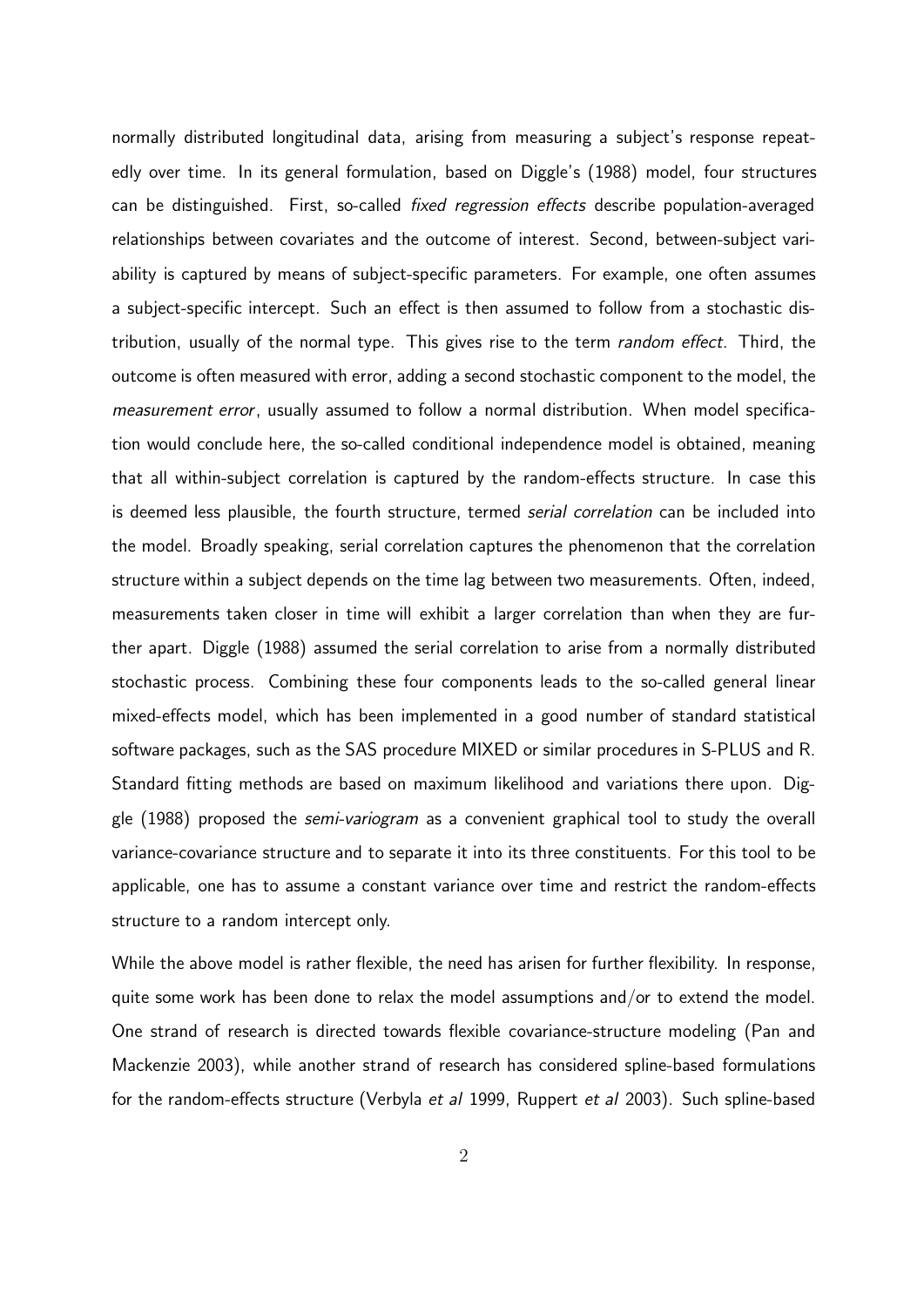models can be implemented, on a routine basis, in the SAS procedure GLIMMIX. Ruppert et al (2003) present the necessary S-Plus code to fit their model.

Comparatively less work has been devoted to more flexible serial correlation structures. Diggle and Verbyla (1998) proposed kernel smoothing to provide a nom-parametric estimator for the covariance structure without assuming stationarity. As mentioned by these authors, in practice it often becomes essential to impose structural restrictions on the covariance matrix either by smoothing or by fitting a parametric model. In their approach they clearly opt for (non-parametric) smoothing, while we believe that the spline-based approach, which we will introduce further on, strikes a good balance between the parametric and smoothing ideas. Verbeke, Lesaffre, and Brant (1998) presented an extension of the semi-variogram, allowing for random effects other than merely a random intercept. While elegant in concept, the method is not invariant to the choice of transformation on which it is based. Lesaffre et al (2000) used fractional polynomials (Royston and Altman 1994) to obtain a flexible yet still fully parametric description of the serial correlation function. This is an appealing idea, worth of further refinement. Consequently, it is taken up in this paper. Next to this, we also propose the use of spline-based modeling of the serial correlation function.

When one is not directly interested in the correlation structure as such, but merely needs to correct for it, the generalized estimating equations (GEE) approach of Liang and Zeger (1986) can be adopted. Even in this situation, however, there are reasons to prefer a mixed model approach. First, this is the case when subject-specific predictions are needed. Second, the full likelihood-based mixed models are preferable when one is confronted with missing data and the assumption of missing completely at random (MCAR, Little and Rubin 2002) is considered too restrictive and one needs to revert to missing at random (MAR).

Section 2 introduces the motivating case study, of which the analysis is taken up in Section 5. An overview of existing methodology, the linear mixed model and relevant extensions to be found in the literature, is the topic of Section 3. Our proposals for flexible serial correlation methodology are described in Section 4.

3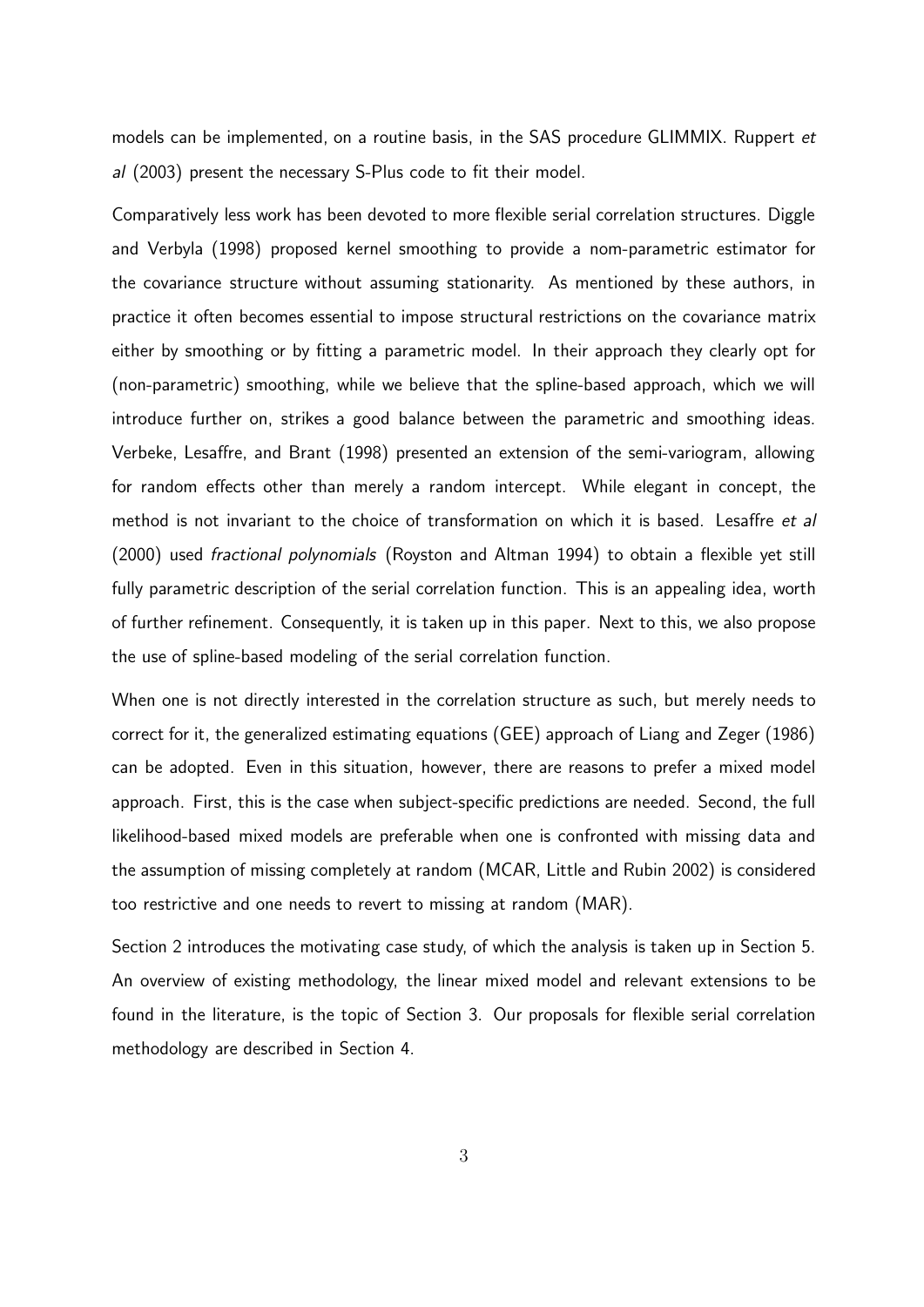### 2 Motivating Case Study

Alzheimer's disease (AD) and other dementias have been defined by cognitive and noncognitive symptomatology. These neuropsychological characteristics are referred to as Behavioral and Psychological Signs and symptoms of Dementia (BPSD). Besides these behavioral disturbances and psychological symptoms described by Reisberg *et al* (1987), demented patients develop changes in eating and drinking behavior. The data introduced in this section were obtained from a study which was set up to investigate behavioral changes in genetically modified mice. These so-called transgenic APP23 mice were genetically engineered based on an animal model for dementia (Vloeberghs *et al* 2004). The specific aim of the study was to investigate whether this valuable mouse model develops eating and drinking disturbances. The APP23 mice were compared with wild-type (WT) control littermates. The total sample size was 85, of which 44 were transgenic mice and 41 were controls.

Eating and drinking behavior were simultaneously recorded for one week by employing socalled Skinner boxes placed inside ventilated isolation compartments. Each mouse cubicle was equipped with a pellet feeder and a water bottle (optical lickometer) to provide 20 mg dustless precision pellets of the rodent grain-based formula and tap water. Photocell sensors were used to detect pellet removal, i.e., the number of pellets taken, and the number of licks at the drinking tube. Registration periods st Wednesday at 10 am and ended exactly 167 hours later on Wednesday at 9 am. During this 1-week recording period, the 12-hour light-12-hour dark cycle was continued in the same way as in the facility where mice were previously housed (i.e., lights off at 8 pm).

The response variables were defined as the total number of licks and pellets per hour. Since these responses showed severe right-tailed skewness, they were transformed to  $log(res$  ponse  $+$ 1). Figure 1 presents the average evolutions in the log-transformed number of licks and pellets over time for the WT and APP23 group. A circadian pattern can clearly be observed: the mice show more activity at night (e.g., after 12 hours) compared to during the day (e.g., after 24 hours). Let  $\log(\ell_{ij} + 1)$  be the log-transformed number of licks for mouse i at time point j. The observed individual profiles for  $\log(\ell_{ij} + 1)$  of 5 randomly selected mice are shown in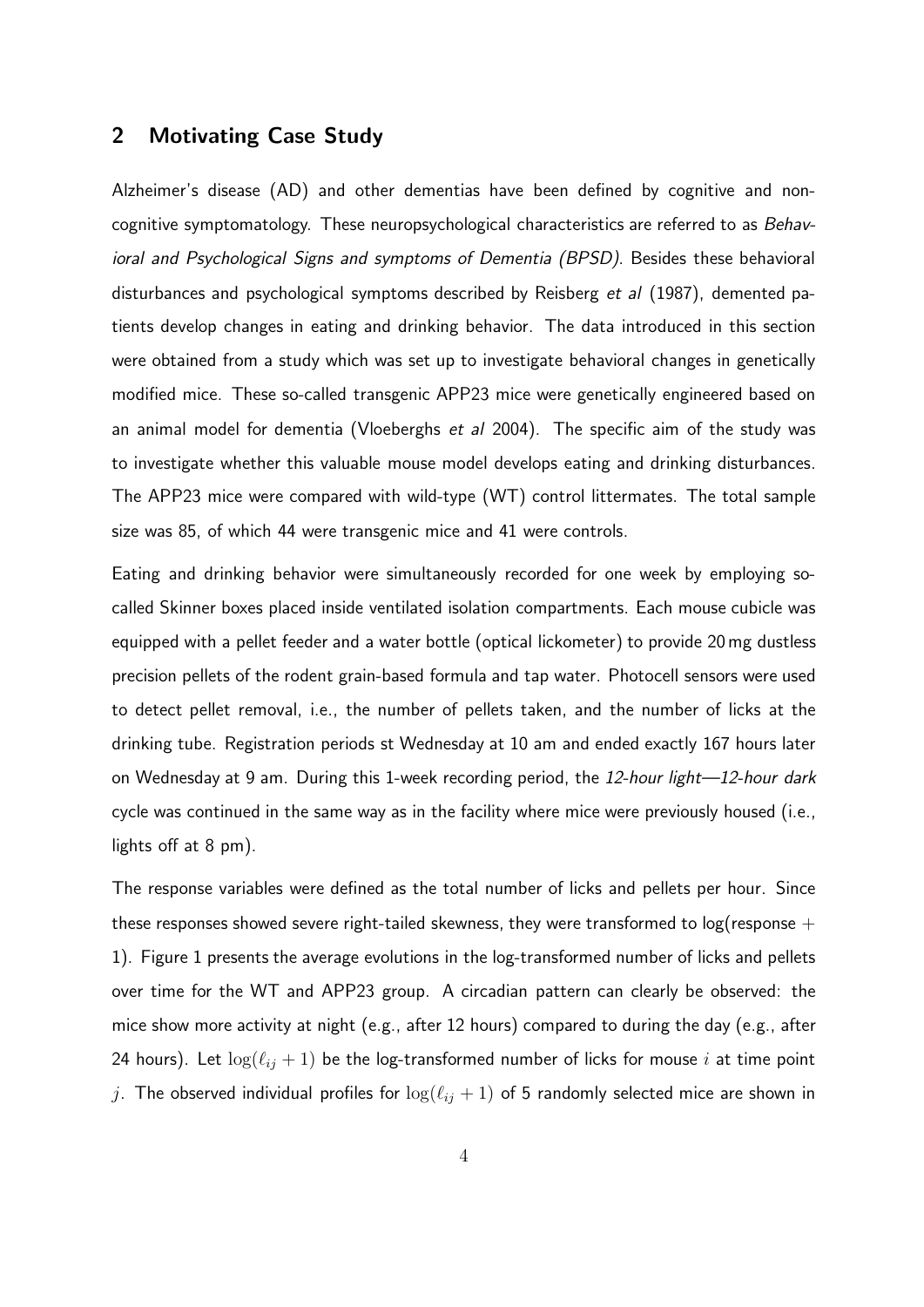

Figure 1: Average evolutions for log-transformed number of licks and pellets over time.

Figure 2, while the corresponding observed variance function is portrayed in the left hand panel of Figure 3. The variability is not constant and the circadian pattern also seems to be present in the variance structure. The circadian rhythm thus appears to be a dominant biological factor in this experiment. The right hand panel of Figure 3 presents the semi-variogram for  $\log(\ell_{ij} + 1)$ , based on a random-intercept model with an unstructured model for the mean. However, we should be careful in interpreting this semi-variogram, since the non-constant variance is a clear indication of non-stationarity, thereby rendering the semi-variogram less than trustworthy. It is therefore prudent to consider the semi-variogram for exploratory purposes only. Nevertheless, there appears to be signs of a circadian trend in this graph as well. This was also the direct motivation for studying whether the circadian pattern was also present on the level of serial correlation. To corroborate this finding, we have also constructed a sample semi-variogram, in terms of both mean and median values, supplemented with the interquartile ranges. These can be found in Figure 4. Note that there is both a large spread as well as apparent asymmetry (given the difference between mean and median). Both of these phenomena result from the quadratic nature of the variogram contributions. One can see an apparent discrepancy between the variograms in Figures 3 and 4. This is because the semi-variogram in Figure 4 is based on standardised residuals. Thus, when the variance function is non-constant, but is assumed to be constant nevertheless when computing semi-variogram, it may be less than trustworthy.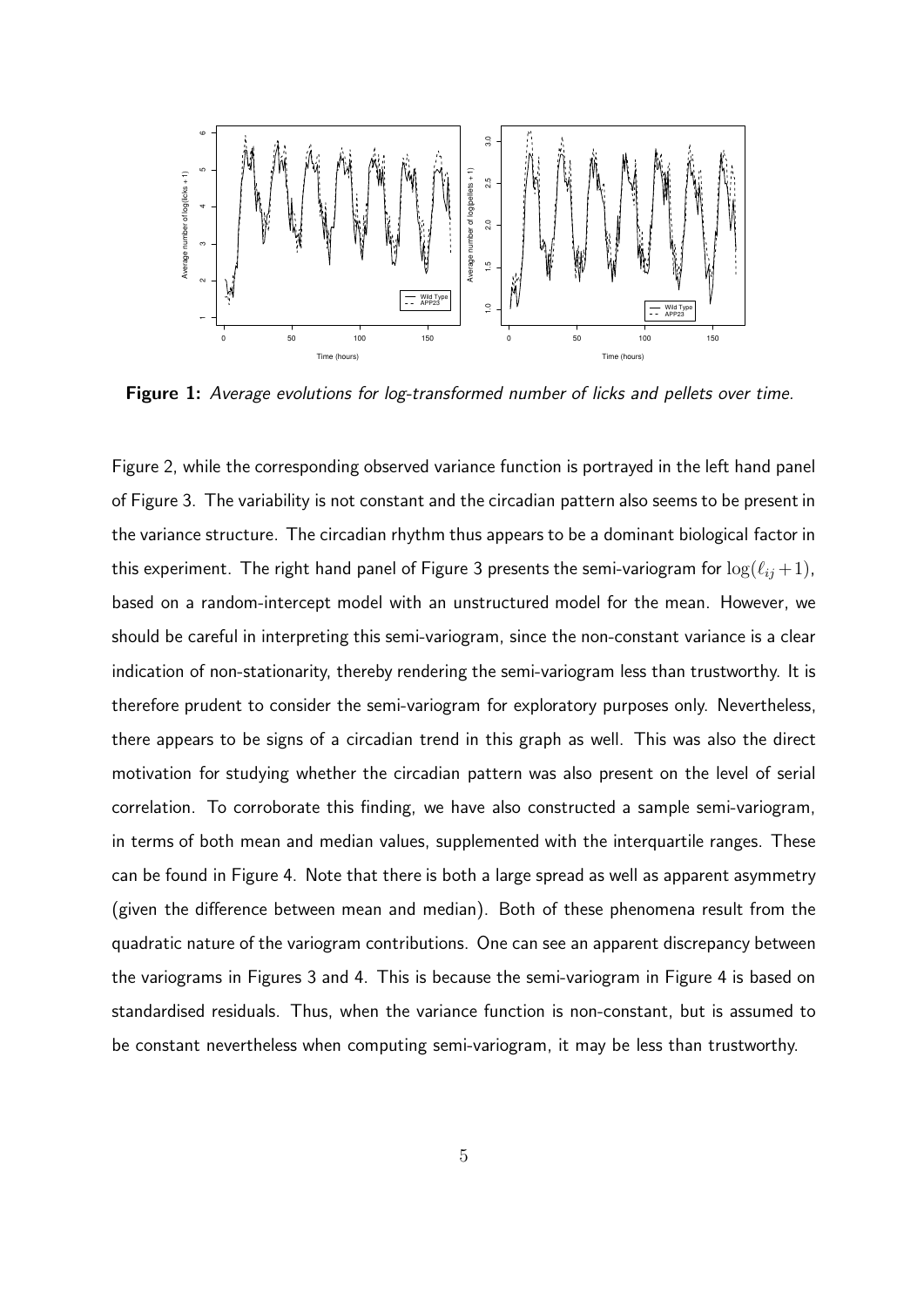

**Figure 2:** Observed profiles for  $\log(\ell_{ij} + 1)$  of 5 randomly selected mice.

# 3 Existing Methodology

After briefly describing the well-known linear mixed model, we turn to existing proposals for flexible random-effects modeling, where the main focus will be placed on spline-based methods.

#### 3.1 The Linear Mixed Model

Let  $Y_i$  denote the  $n_i$ -dimensional vector of measurements available for subject  $i = 1, \ldots, N$ . A general linear mixed model decomposes  $Y_i$  as:

$$
Y_i = X_i \boldsymbol{\beta} + Z_i \boldsymbol{b}_i + \boldsymbol{\varepsilon}_i,\tag{1}
$$

in which  $\beta$  is a vector of population-average regression coefficients called fixed effects, and where  $b_i$  is a vector of subject-specific regression coefficients. The  $b_i$  describe how the evolution of the  $i$ th subject deviates from the average evolution in the population. The matrices  $X_i$  and  $Z_i$  are  $(n_i \times p)$  and  $(n_i \times q)$  matrices of known covariates. The random effects  $\boldsymbol{b_i}$ and residual components  $\boldsymbol{\varepsilon}_i$  are assumed to be independent with distributions  $N(\mathbf{0}, D)$ , and  $N(\mathbf{0}, \Sigma_i)$ , respectively. Note that  $\Sigma_i$  depends on i only dimension-wise, i.e., through the number of measurements available for a particular subject. In other words, the parameters governing  $\Sigma_i$  are generally common to all subjects. Let  $f(Y_i|b_i)$  and  $f(b_i)$  be the density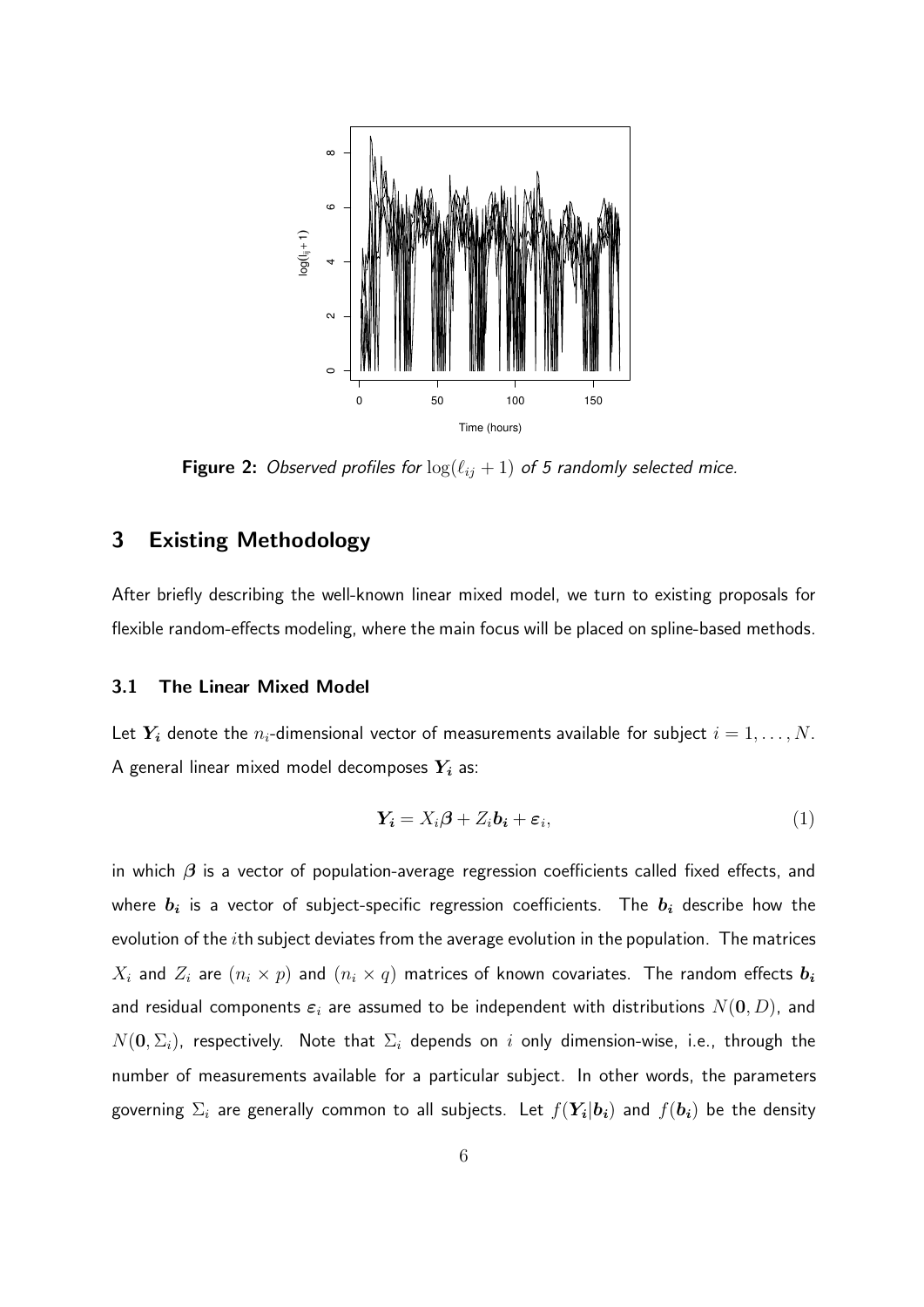

**Figure 3:** Left hand panel: observed variance function for  $\log(\ell_{ij} + 1)$ . Right hand panel: Semi-variogram for  $\log(\ell_{ij} + 1)$ .

functions of  $Y_i$  conditional on  $b_i$ , and of  $b_i$ , respectively. The marginal density function of  $Y_i$ is then given by the density of the  $n_i$ -dimensional normal distribution  $N(X_i\boldsymbol{\beta}, Z_i DZ_i' + \Sigma_i)$ . Further, let  $\alpha$  denote the vector of all variance and covariance parameters (usually called variance components) found in  $V_i = Z_i D Z_i' + \Sigma_i$ , that is,  $\boldsymbol{\alpha}$  consists of the  $q(q+1)/2$  different elements in  $D$  and of all parameters in  $\Sigma_i.$  Finally, let  $\bm{\theta}=(\bm{\beta}',\bm{\alpha}')$  be the  $s$ -dimensional vector of all parameters in the marginal model for  $Y_i$ .

Diggle et al (2002), based on Diggle (1988), proposed such a general model. They assume that  $\varepsilon_i$  has constant variance and can be decomposed as  $\varepsilon_i = \varepsilon_{(1)i} + \varepsilon_{(2)i}$  in which  $\varepsilon_{(2)i}$  is a component of serial correlation, suggesting that at least part of an individual's observed profile is a response to time-varying stochastic processes operating within that individual. This type of random variation results in a correlation between serial measurements, which is usually, and quite sensibly, a decreasing function of the time separation between these measurements. Further,  $\varepsilon_{_{(1)}i}$  is an extra component of measurement error reflecting variation added by the measurement process itself, and assumed to be independent of  $\varepsilon_{\scriptscriptstyle (2) i}$ . The corresponding distributional assumptions are  $\bm{\varepsilon}_{(1)i} \sim N(\bm{0}, \sigma^2 I_{n_i})$  and  $\bm{\varepsilon}_{(2)i} \sim N(\bm{0}, \tau^2 H_i)$ . The model is completed by assuming a specific structure for the  $(n_i \times n_i)$  correlation matrix  $H_i.$  One usually assumes that the serial effect  $\varepsilon_{\scriptscriptstyle (2) i}$  is a population phenomenon, independent of the individual. The serial correlation matrix  $H_i$  then only depends on i through the number of  $n_i$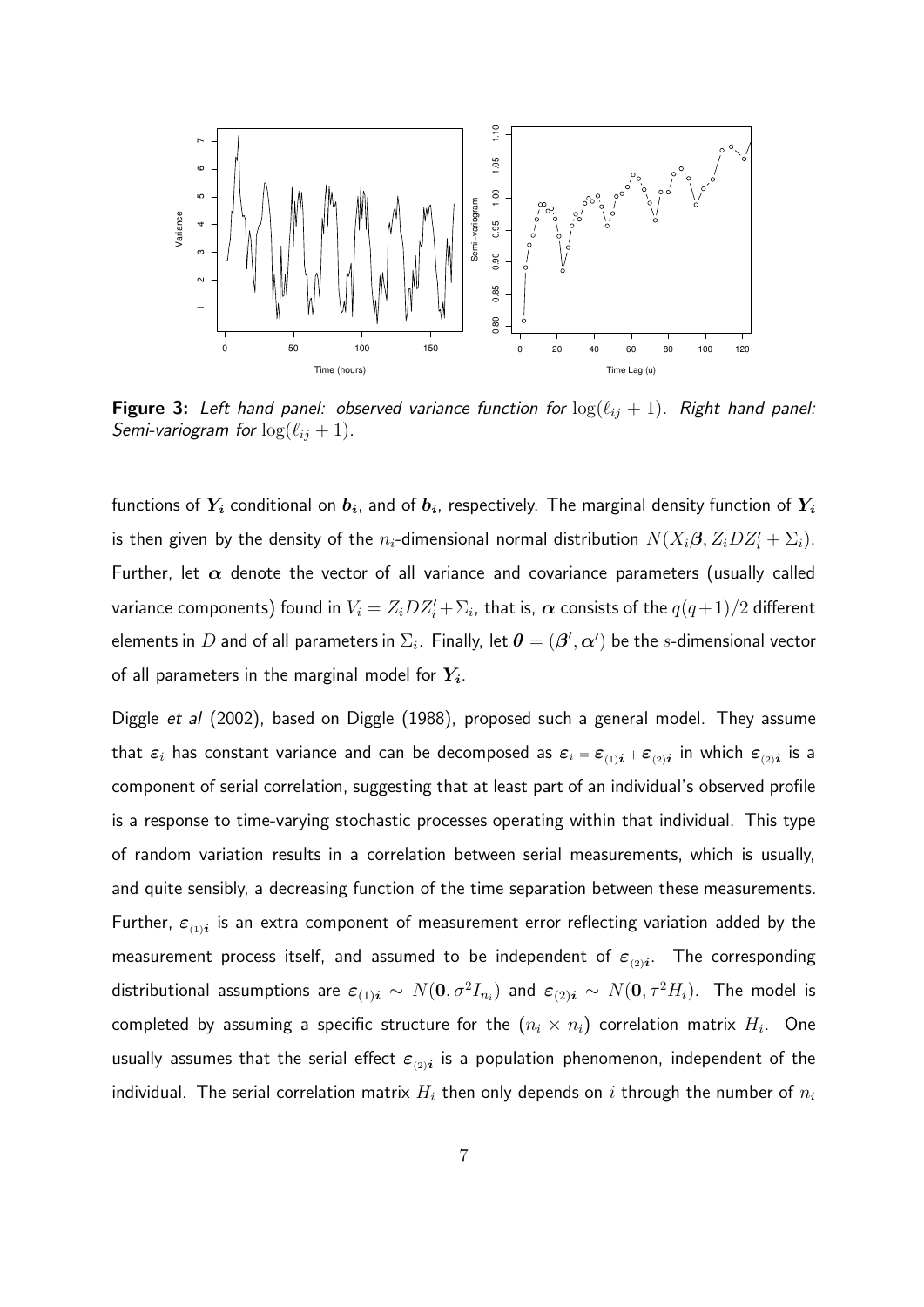

Figure 4: Sample semi-variogram: mean and median values, supplemented with interquartile ranges, plotted over time.

observations and the time points  $t_{ij}$  at which measurements were taken. Further, it is assumed that the  $(j,\,k)$  element  $h_{ijk}$  of  $H_i$  is modeled as

$$
h_{ijk} = g(|t_{ij} - t_{ik}|) \tag{2}
$$

for some decreasing function  $g(\cdot)$  with  $g(0) = 1$ . This means that the correlation between the measurements  $\varepsilon_{(1)ij}$  and  $\varepsilon_{(2)ik}$  only depends on the time interval between the measurements  $y_{ij}$  and  $y_{ik}$ , and decreases if the length of this interval increases.

Two frequently used  $g(\cdot)$  functions are the exponential and Gaussian serial correlation functions, defined as  $g(u) = \exp(-\phi u)$  and  $g(u) = \exp(-\phi u^2)$ , respectively  $(\phi > 0)$ .

The marginal covariance matrix is then of the form  $V_i = Z_i D Z_i' + \tau^2 H_i + \sigma^2 I_{n_i}$ . Inference usually proceeds via maximum likelihood (ML) or restricted maximum likelihood (REML) (Verbeke and Molenberghs 2000).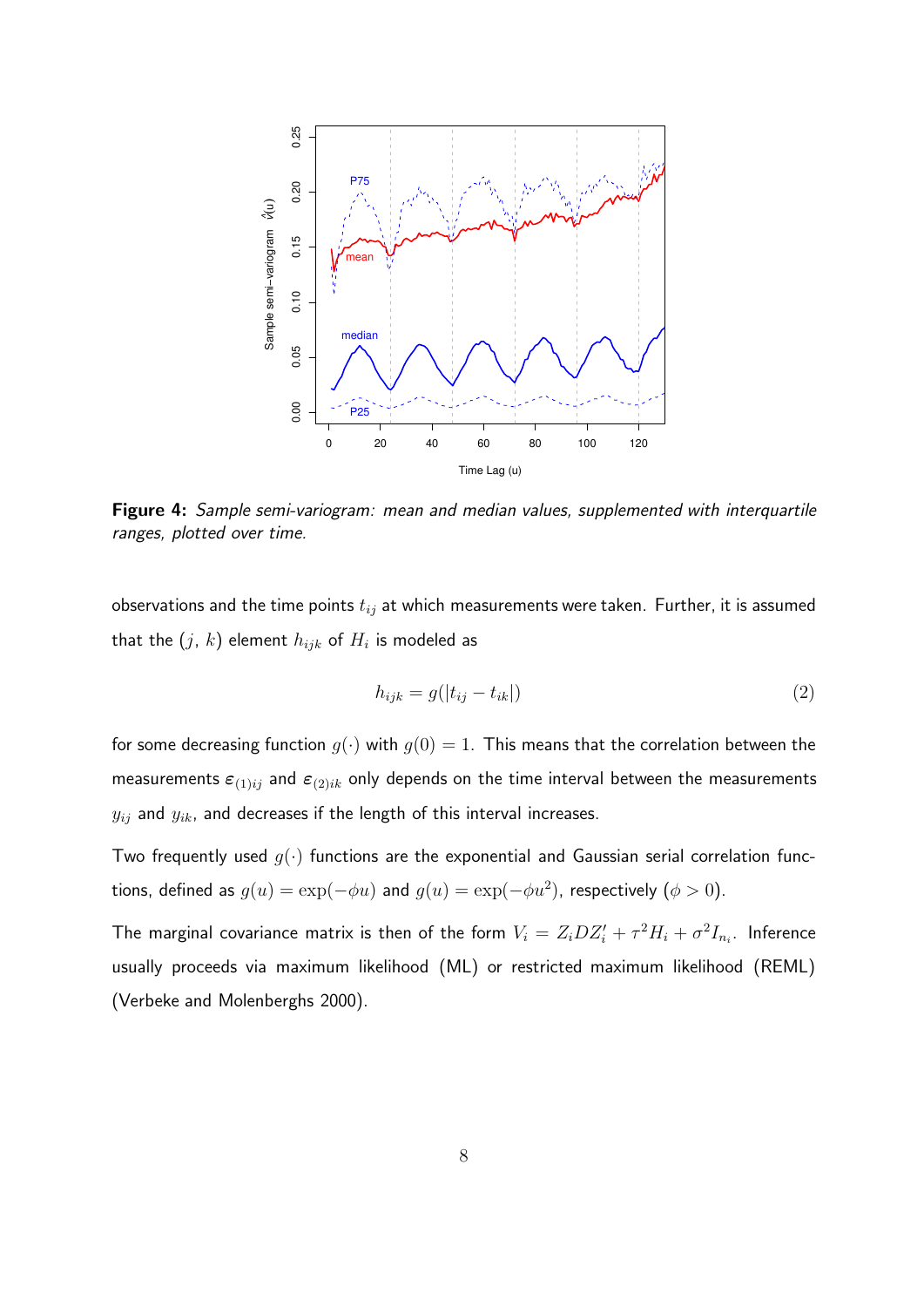#### 3.2 Fractional Polynomials

Fractional polynomials have been used in several contexts as a flexible regression device. Royston and Altman (1994) define a fractional polynomial as any function of the form

$$
f(u) = \sum_{j=0}^{m} \phi_j H_j(X),
$$

where the degree  $m$  is a positive integer, and  $\phi_0, \ldots, \phi_m$  are real-valued unknown regression coefficients. Further,  $H_i(X)$  is defined as

$$
H_j(X) = \begin{cases} x^{p_j} & \text{if } p_j \neq p_{j-1}, \\ H_{j-1}(X) \ln(X) & \text{if } p_j = p_{j-1}. \end{cases}
$$
 (3)

where  $H_0(x) = 1$ ,  $p_0 = 0$ , and  $p_1 \leq \ldots \leq p_m$  are real-valued prespecified powers.

In the context of linear and logistic regression analyses, Royston and Altman (1994) have shown that the family of fractional polynomials is very flexible and that models with degree m larger than 2 are rarely required. In practice, several values for the powers  $p_1, \ldots, p_m$  can be tried and the model with the best selected.

In the context of the linear mixed model, fractional polynomials have been used both in the fixed-effects structure (Verbeke and Molenberghs 2000, Ch. 24.5) as well as in the serial correlation structure. We will return to the latter application in Section 4.1.

#### 3.3 Splines

Another flexible way for obtaining a smooth fit to one's data is through splines, which are piecewise polynomials with components smoothly spliced together. The joining points of the polynomial pieces are called *knots*, which do not have to be evenly spaced. A spline is of degree p when the highest degree of the polynomial segments is p. Ruppert *et al* (2003) define a pth-degree spline model with knots at  $\kappa_1, \ldots, \kappa_K$  as

$$
f(x) = \beta_0 + \beta_1 x + \ldots + \beta_p x^p + \sum_{k=1}^{K} \beta_{p+k} (x - \kappa_k)_+^p, \tag{4}
$$

where  $(x - \kappa_k)_+$  is the truncated power basis function, i.e., the *positive part* of the function  $(x - \kappa_k)$ . Other possible basis functions include the B-spline (Dierckx 1993), natural cubic spline (Eubank 1988), and radial basis (Green and Silverman 1994).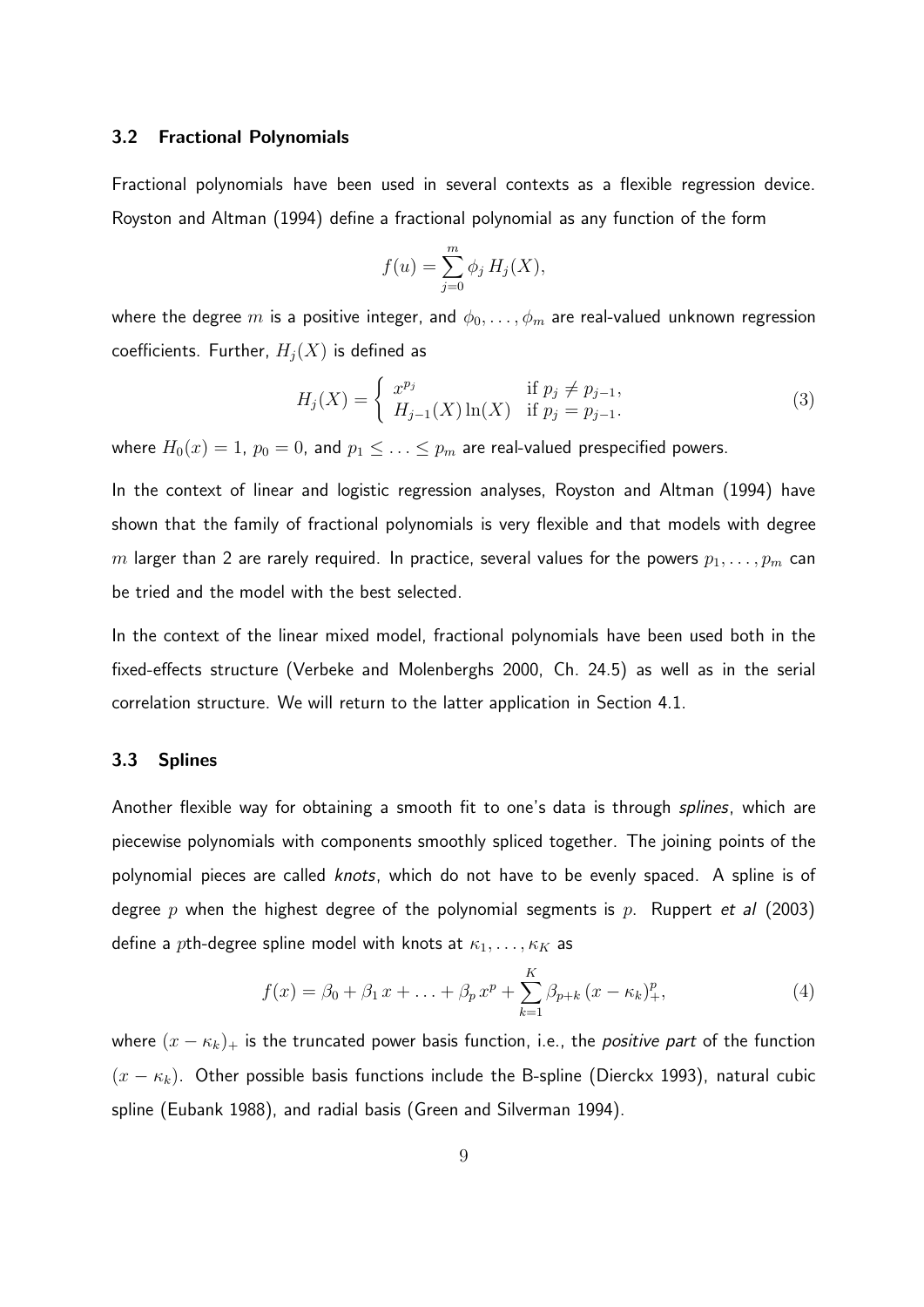A simple and straightforward way to fit splines is by using ordinary least squares to estimate the (unrestricted) knot point coefficients  $\beta_{p+k}$ . This essentially means that the coefficient at each knot point is considered a fixed effect and this is usually referred to as a regression spline. However, this approach usually tends to overfit the data, leading to too coarse a regression curve, unless the number of knot points is small and their location carefully chosen, as in adaptive splines (Zhang 2004).

Owing to the aforementioned coarseness of the parametric spline, various methods have been developed to constrain the knots' influence. Classically, the amount of smoothing is controlled by adding a term to the likelihood function, penalizing large coefficients at the knot points, which amounts to counterbalancing such coefficients' contribution to the raggedness of the curves. A candidate penalty term, though not the only one, is  $\lambda \sum_{k=1}^K \beta_{p+k}^2.$  There is a vast amount of literature on the selection of the optimal smoothing parameter  $\lambda$ . Roughly speaking, there are three (related) ways to determine the smoothing parameter  $\lambda$ . A first option is cross-validation, where for a grid of  $\lambda$ -values the squared error loss criterion is minimized in a leave-one-out cross-validation procedure. A second approach is the use of some model selection criterion, such as Akaike's Information Criterion (AIC, Hurvich, Simonoff, and Tsai 1998). This method, however, requires a so-called equivalent number of parameters or the effective degrees of freedom (Ruppert et al 2003) to define the AIC appropriately. Thirdly, penalized splines can also be represented in mixed-model form (Verbyla *et al 1999*, Ruppert *et al 2003*), in the sense that each knot point coefficient acts as a random effect. This results in a multivariate normal density entering the marginal likelihood, which then needs to be integrated out. The variance component governing these additional random effects is usually kept constant across knot points; it controls and describes the degree of flexibility and smoothness. The fitted curve can be constructed by means of empirical Bayes estimation.

The linear mixed model representation can be set up by considering the following random-spline design matrix:

$$
Z_i = \begin{bmatrix} (x_1 - \kappa_1)_+ & \cdots & (x_1 - \kappa_K)_+ \\ \vdots & \ddots & \vdots \\ (x_n - \kappa_1)_+ & \cdots & (x_n - \kappa_K)_+ \end{bmatrix}.
$$

Of course, such additional random effects can be combined with random effects already present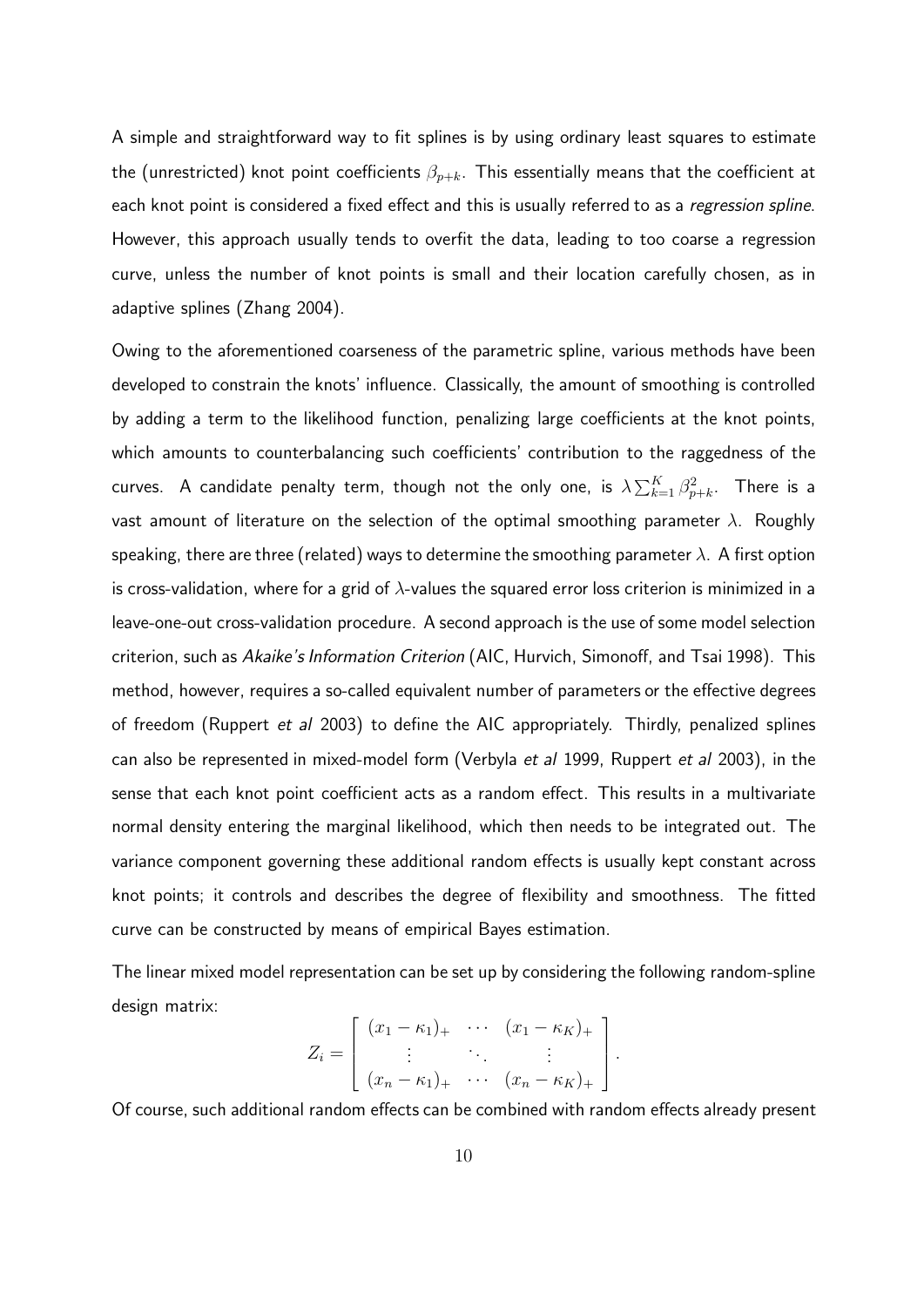in (1). Other modeling assumptions expressed in conjunction with (1) are left unaltered. Let the sole variance component governing the smoothing process be  $\sigma^2_u$  and assume the residual error structure is of the conditional independence type with variance component  $\sigma_{\varepsilon}^2$ , then the smoothing parameter  $\lambda^2$  can be shown to take the form  $\lambda^2\,=\,\sigma_\varepsilon^2/\sigma_u^2$  (Verbyla *et al* 1999, Ruppert et al 2003).

## 4 Flexible Serial Correlation Structures

In analogy with choosing flexible functions and modeling concepts for the fixed and random effects, it would be desirable to have available flexible tools for the serial structure. Lesaffre et al (2000) proposed fractional polynomials to flexibly model this structure, which, jointly with some issues surrounding it, will be reviewed briefly in Section 4.1. The subsequent section deals with penalized splines, the concept of which was introduced in Section 3.3, when describing the serial association. All methods are rooted in studying the function  $q(\cdot)$  in (2).

#### 4.1 Fractional Polynomials

Lesaffre et al (2000) applied fractional polynomials to model the serial correlation function  $q(\cdot)$ . Their model is of the form

$$
\tau^2 g(u) = \exp\left\{\phi_0 + \sum_{j=1}^m \phi_j u^{(p_j)}\right\}.
$$
\n(5)

This parameterization does not a priori ensure that  $g(\cdot)$  is a decreasing function, nor that it is has an upper bound of 1. Furthermore, these authors construct a fractional polynomial of degree 4, using the power set  $\{0, 0.5, 1, 2\}$ , in clear contrast with the recommended degree of  $m = 2$ . As a result, concerns of multicollinearity and model stability can be raised.

The fractional polynomial approach, using the recommended degree of  $m = 2$ , will be applied to the case study data and the results will be presented in Section 5.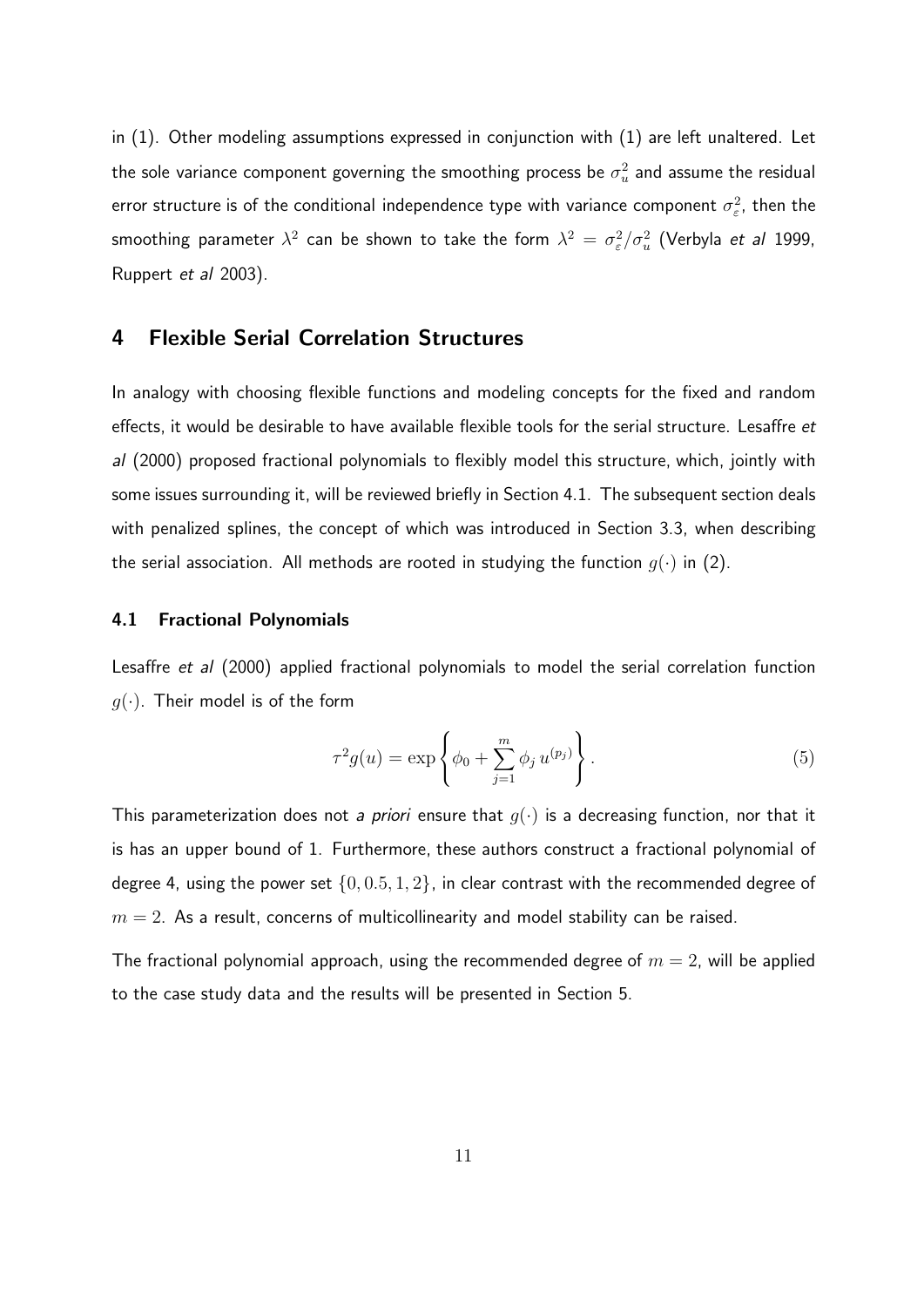#### 4.2 Splines

Returning to the smoothing spline ideas laid out in Section 3.3, we are now in a position to formulate a spline model for the serial process:

$$
\tau^2 g(u) = \frac{\exp(\phi_0)}{1 + \exp\{\phi_1 + \phi_2 \log(u) + \sum_{k=1}^K \phi_{k+2}[\log(u) - \log(\kappa_k)]_+\}}.\tag{6}
$$

This means that  $\phi_0$  acts as a (strictly positive) intercept, capturing the variance of the serial correlation component,  $\tau^2$ . Further,  $\phi_1$  acts as an intercept,  $\phi_2$  is the linear slope and  $\phi_3,\ldots,\phi_{K+2}$  are the spline coefficients associated with the serial correlation function  $g(\cdot)$ . The logistic link ensures that the estimated  $q(\cdot)$  function stays within the [0, 1] interval. Defining the spline on the log-scale, using argument  $\log(u)$ , and constraining  $\phi_2$  to be strictly positive, the serial correlation function satisfies the natural assumption that  $\lim_{u\to 0} g(u) = 1$ . Additionally, the use of the log-scale improved convergence considerably.

For a particular, rich enough set of knots, a penalty term is added to the marginal likelihood to obtain a smooth fit, leading to the following marginal log-likelihood function:

$$
\ell(\boldsymbol{\theta}) = \ell_{\text{ML}}(\boldsymbol{\theta}) + \lambda \sum_{k=1}^{K} \phi_{k+2}^2,
$$
\n(7)

where  $\ell$  denotes the natural logarithm of the corresponding likelihood L and, again, the smoothing parameter  $\lambda$  controls the amount of smoothing. In principle, it is conceivable to develop methods for an optimal, data-driven selection of  $\lambda$ , as those briefly discussed in Section 3.3. The main difficulty, however, is that criteria such as cross-validation and the effective degrees-of-freedom, being the trace of the so-called smoother matrix in the classical setting, are defined on the scale of the data, and it is no means clear how to translate these concepts to serial correlation. The same holds for the mixed model representation. The aforementioned integration can be done analytically in case of normal random spline effects, but this is no longer true for spline effects in the serial correlation function. In this case the integration can be carried out using conventional numerical integration (e.g., Gaussian quadrature, Laplace approximation) or sampling based (e.g., Monte Carlo Markov chain) methods.

A data-driven optimal selection of the smoothing parameter falls outside of the scope of this paper. Instead, we limit the number of (well-chosen) knots and try out some fixed values for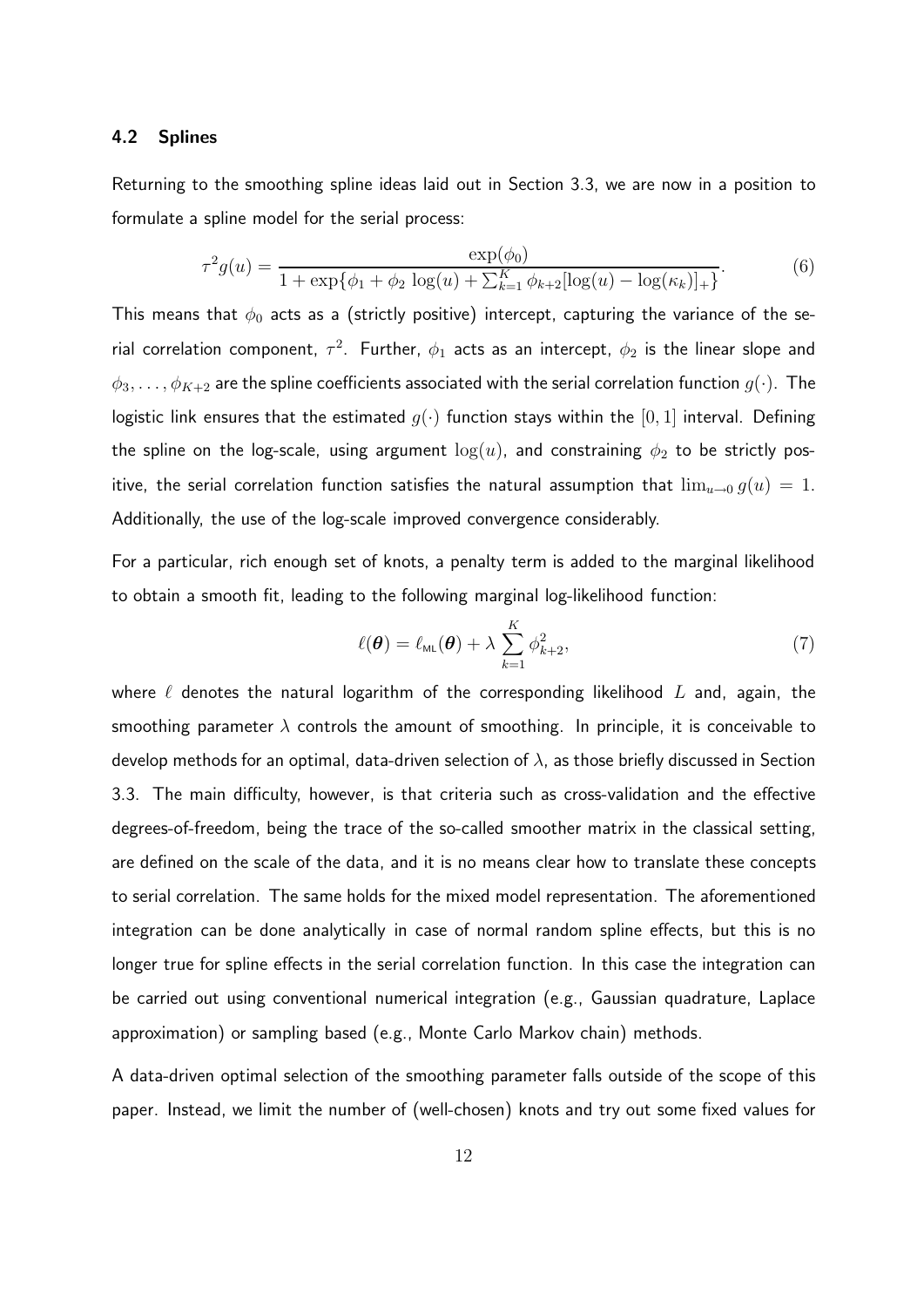the smoothing parameter. The number and position of knot points for the spline function has to be chosen wisely. This is generally the case in smoothing when using only a limited number of knots, but maybe even more so when modeling the covariance matrix, where parsimonious modeling is very important. Covariance modeling can in general be considered as computationally heavy, and this is particularly true for our case study, where we have 167 measurement occasions. In practice, splines with different sets of knot points can be fitted to the data. This then gradually gives an idea of the shape of the serial correlation function. Since most pairs of data can be formed for shorter time lags, it is also most sensible to focus at least some knot points in this range.

Note that, in principle, spline functions allow for almost unlimited flexibility. Evidently, the more complex the model, the more data would be needed to stably estimate the corresponding parameters. Too complex a model could easily result in convergence issues. For this reason, we have chosen to restrict periodicity to less than 36 hours, thereby capturing the main component of periodicity.

All analyzes were performed using the statistical software package R (R Development Core Team 2007). The marginal log-likelihood expression for (7) was constructed and then maximized using a general purpose numerical optimizer based on a quasi-Newton method.

## 5 Analysis of Case Study

First, a model for the mean number of licks will be presented. Then, the approaches as described above in Section 4 will be applied to the case study data introduced in Section 2.

The mean structure was modeled using the six-parameter function:

$$
\log(\ell_{ij} + 1) = \beta_0 + \beta_1 t_{ij} + \beta_2 t_{ij}^2 + \beta_3 \log(t_{ij})^2 + \beta_4 \sin(\beta_5 t_{ij}).
$$
\n(8)

Note that this model includes one non-linear parameter, i.e., the sine frequency parameter  $\beta_5$ . This parameter, together with  $\beta_4$ , is included to accommodate the clear circadian pattern present in the data. However, since we opted for a fully marginal approach, capturing the within-subject association through the serial correlation function, no random effect enters the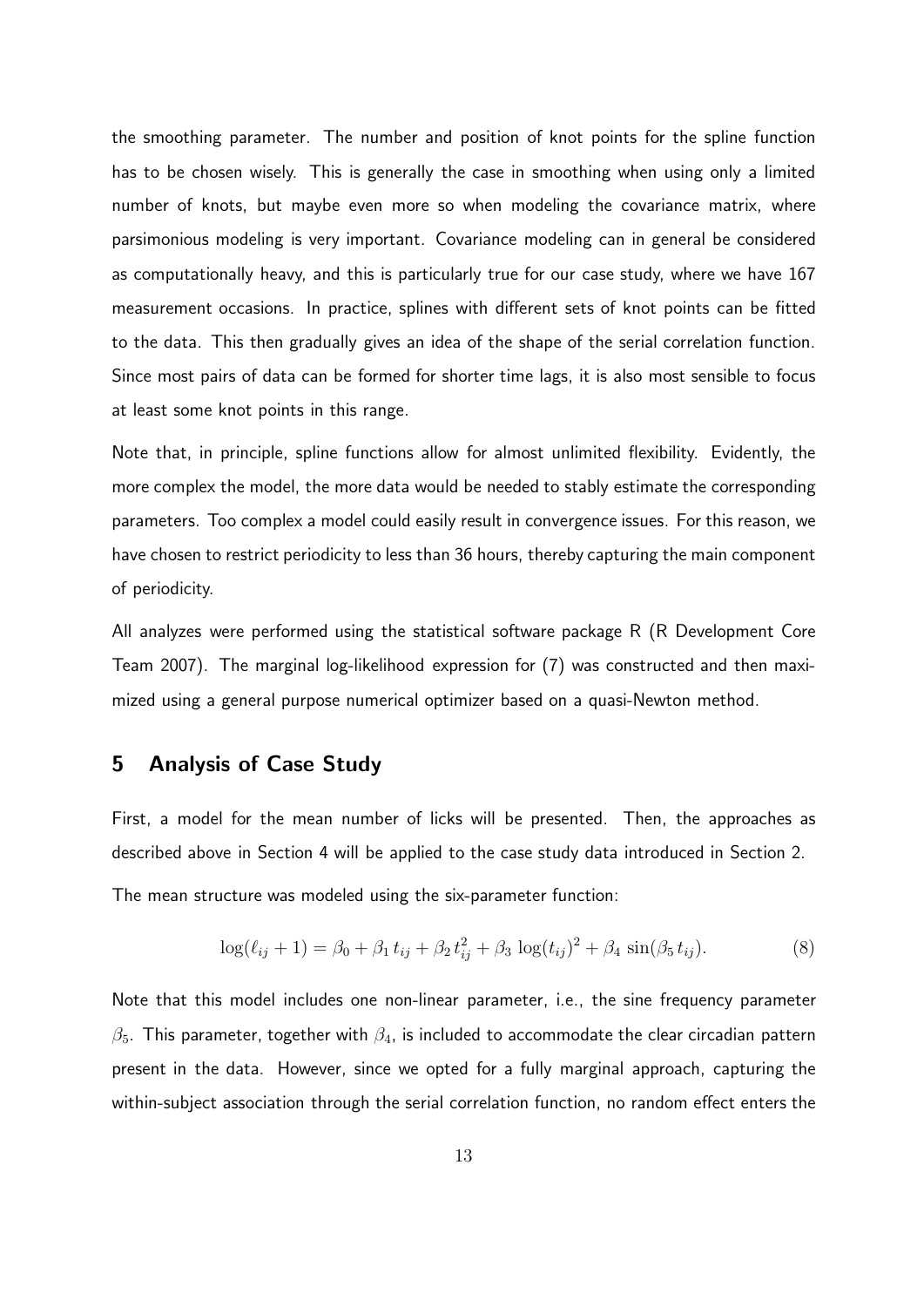| Effect                              | Parameter  | Estimate (s.e.)   |  |  |  |  |  |  |  |
|-------------------------------------|------------|-------------------|--|--|--|--|--|--|--|
| <b>Mean function:</b>               |            |                   |  |  |  |  |  |  |  |
| Intercept                           | $\beta_0$  | 4.6670 (0.0655)   |  |  |  |  |  |  |  |
| Linear slope                        | $\beta_1$  | $-0.3580(0.0559)$ |  |  |  |  |  |  |  |
| Quadratic slope                     | $\beta_2$  | $-0.0251(0.0366)$ |  |  |  |  |  |  |  |
| Log quadr. slope                    | $\beta_3$  | $-0.1529(0.0082)$ |  |  |  |  |  |  |  |
| Amplitude sine                      | $\beta_4$  | $-1.2128(0.0282)$ |  |  |  |  |  |  |  |
| Frequency sine                      | $\beta_5$  | 26.6225 (0.0232)  |  |  |  |  |  |  |  |
| <b>Variance function:</b>           |            |                   |  |  |  |  |  |  |  |
| Intercept                           | $\sigma_0$ | 1.8990 (0.0062)   |  |  |  |  |  |  |  |
| Linear slope                        | $\sigma_1$ | $-0.1514(0.0235)$ |  |  |  |  |  |  |  |
| Amplitude sine                      | $\sigma_2$ | 1.6004 (0.0295)   |  |  |  |  |  |  |  |
| Frequency sine                      | $\sigma_3$ | 26.9143 (0.0217)  |  |  |  |  |  |  |  |
| <b>Serial correlation function:</b> |            |                   |  |  |  |  |  |  |  |
| Variance $(\tau^2)$                 | $\phi_0$   | $-0.1370(0.0275)$ |  |  |  |  |  |  |  |
| Intercept                           | $\phi_1$   | $-3.7514(0.0962)$ |  |  |  |  |  |  |  |
| Slope                               | $\phi_2$   | $-1.6284(0.0450)$ |  |  |  |  |  |  |  |
| Knot $(u=6)$                        | $\phi_3$   | 0.8145(0.0613)    |  |  |  |  |  |  |  |
| Knot $(u=12)$                       | $\phi_4$   | 0.4875(0.1082)    |  |  |  |  |  |  |  |
| Knot ( $u=18$ )                     | $\phi_5$   | 2.9516 (0.1838)   |  |  |  |  |  |  |  |
| Knot $(u=24)$                       | $\phi_6$   | $-5.2902(0.2273)$ |  |  |  |  |  |  |  |
| Knot $(u=36)$                       | $\phi_7$   | 1.5939 (0.2637)   |  |  |  |  |  |  |  |

Table 1: Parameter estimates and standard errors for the spline model with knots located at  $u = 6, 12, 18, 24, 36$ 

likelihood in a non-linear way. This means that no random effect needs to be numerically or approximately integrated out from the likelihood function and therefore, we can still use the marginal likelihood to fit (8). No treatment effect is included in (8). It is obviously virtually absent from the model from graphical inspection (Figure 1). Also, initially fitting the model with treatment effect included produced a highly non-significant  $p$ -value. Hence, we start further modeling efforts from mean-model description (8).

The resulting model fit for the mean number of licks is shown in Table 1 and in Figure 5.

Let us now turn to the main topic of interest, namely the modeling of the serial correlation function. After fitting models over a range of smoothing parameter values, a small value  $(\lambda = 0.01)$  was chosen since this improved convergency, while it only had a small impact on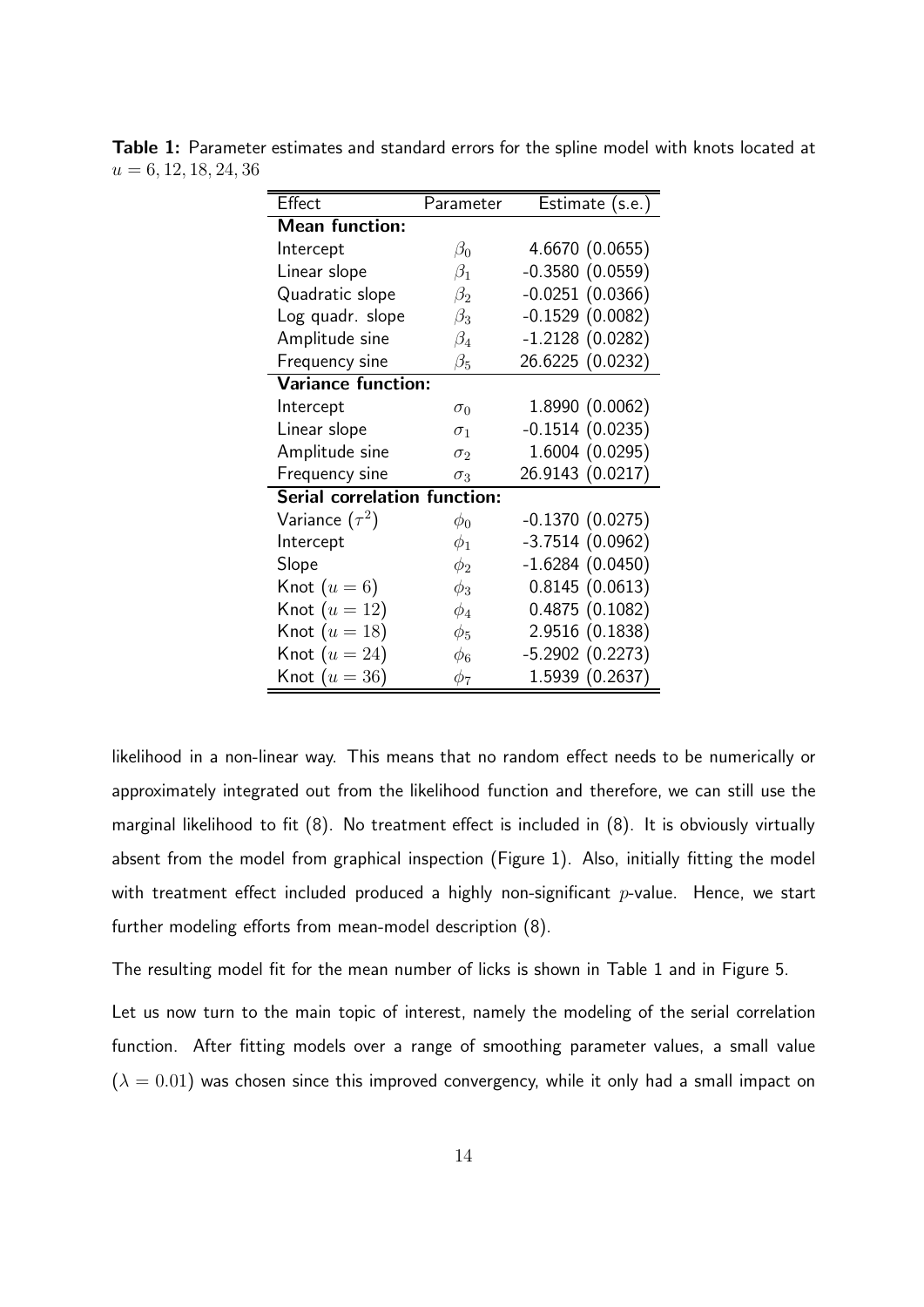

**Figure 5:** Observed mean profile (solid) and fitted mean model (dashed) for  $\log(\ell_{ij} + 1)$ .

the actual fit. A classical exponential function, a fractional polynomial fit, together with spline fits at two different sets of knot points of the serial correlation function  $q(.)$  for the number of licks is shown in Figure 6. The combination of fractional powers that provided the best fit was  $\{0.5, 1\}$ . The choice of knot point locations did not seem to have a large impact on convergence, as long as they were not positioned too close to one other. For this reason, we chose to set the knot points at 6 hourly intervals. The results obtained with different sets of knot points were all consistent.

It may be surprising at first sight that the serial correlation function in Figure 6 predicts high values, whereas the observed correlations in Table 2 are relatively low. However, they cannot be compared directly. The observed correlations result from the interplay between three variance components: measurement error, serial correlation, and random effects. The latter two contribute to the correlation, whereas the first one does now. Figure 6 singles out the serial correlation component. Suppose, for example, that the measurement error contribution is very high. Then the observed correlations may be low, even when computed between two instantaneous replications (two measurements taken at the same time). However, between two such instantaneous replicates, the serial correlation would always be 1, because for every choice of  $g(\cdot)$ , we have that  $g(0) = 1$ . Likewise,  $g(+\infty) = 0$ , even though the observed correlation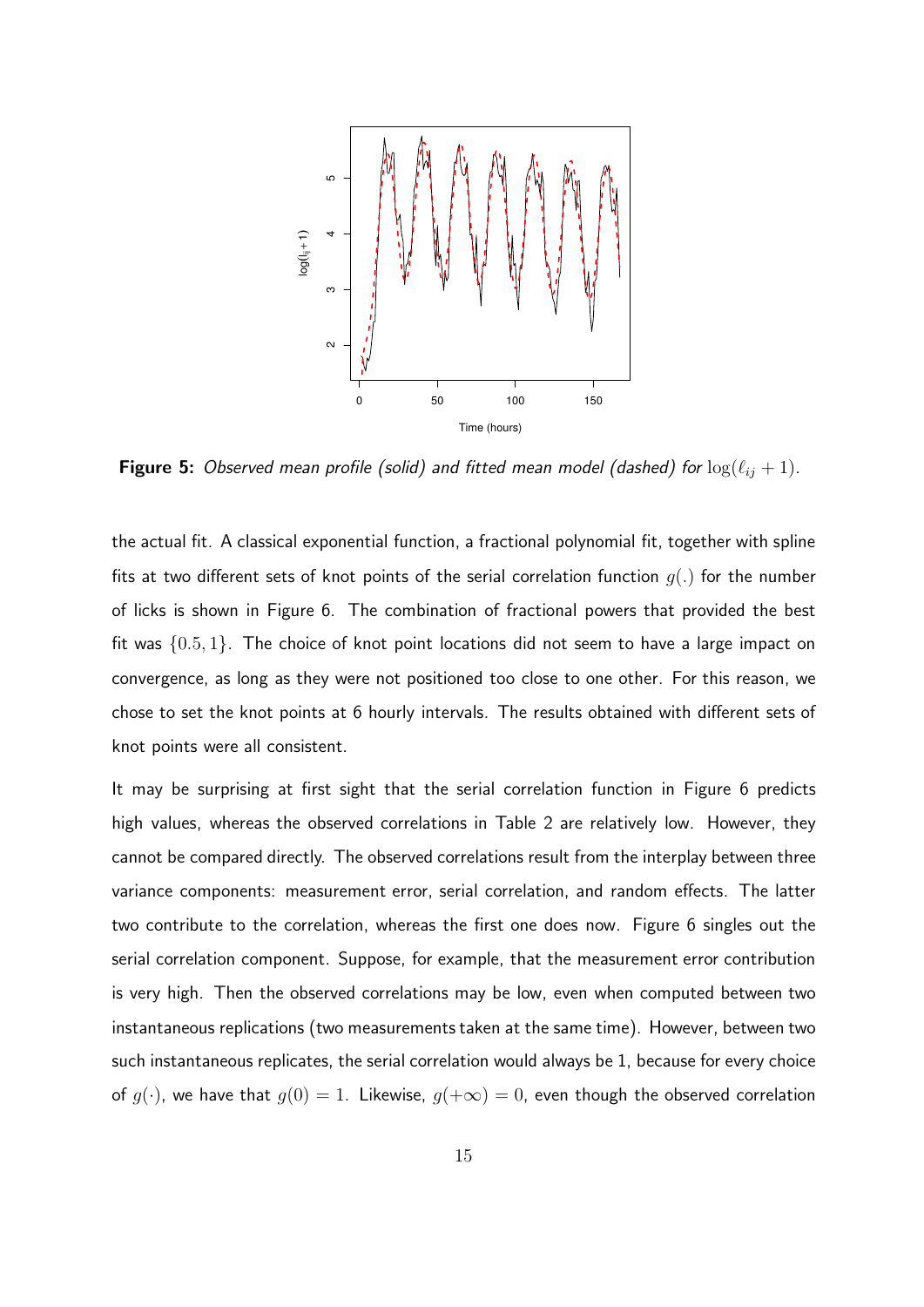| $\boldsymbol{k}$ |     |                                                                          |   |       |  |          |  |  |       |                                                                        |    |
|------------------|-----|--------------------------------------------------------------------------|---|-------|--|----------|--|--|-------|------------------------------------------------------------------------|----|
|                  |     |                                                                          | 7 | 13 19 |  | 25 31 37 |  |  | 43 49 |                                                                        | 55 |
|                  |     | - 1.0000-                                                                |   |       |  |          |  |  |       | 0.1533  0.1621  0.1831  0.1711  0.1280  0.1362  0.1382  0.0890  0.0794 |    |
|                  |     | 7 0.1533 1.0000 0.1769 0.1725 0.1142 0.1405 0.1531 0.1347 0.0861 0.0763  |   |       |  |          |  |  |       |                                                                        |    |
|                  |     | 13 0 1621                                                                |   |       |  |          |  |  |       | 0.1769 1.0000 0.2759 0.1577 0.1375 0.2462 0.2220 0.1230 0.1082         |    |
|                  |     | 19 0.1831 0.1725 0.2759 1.0000 0.2326 0.1750 0.2222 0.3293 0.1869 0.1425 |   |       |  |          |  |  |       |                                                                        |    |
|                  |     | 25 0.1711 0.1142 0.1577 0.2326 1.0000 0.1513 0.1658 0.1742 0.1625 0.1270 |   |       |  |          |  |  |       |                                                                        |    |
|                  |     | 31 0.1280 0.1405 0.1375 0.1750 0.1513 1.0000 0.1888 0.1711 0.1132 0.1453 |   |       |  |          |  |  |       |                                                                        |    |
|                  |     | 37 0.1362 0.1531 0.2462 0.2222 0.1658 0.1888 1.0000 0.2838 0.1620 0.1474 |   |       |  |          |  |  |       |                                                                        |    |
|                  |     | 43 0.1382 0.1347 0.2220 0.3293 0.1742 0.1711 0.2838 1.0000 0.2222 0.1745 |   |       |  |          |  |  |       |                                                                        |    |
|                  | 49. | 0 0890 L                                                                 |   |       |  |          |  |  |       | 0.0861 0.1230 0.1869 0.1625 0.1132 0.1620 0.2222 1.0000 0.1507         |    |
|                  | 55. | 0.0794                                                                   |   |       |  |          |  |  |       | 0.0763 0.1082 0.1425 0.1270 0.1453 0.1474 0.1745 0.1507 1.0000         |    |

Table 2: Estimated marginal correlation matrix based upon the spline model presented in Table 1.

function may not fully phase out, owing to the presence of random effects. Thus, one must not loose sight of the fact that the serial correlation is one component of the variance-covariance structure.

A  $10 \times 10$  subset, using time intervals of 6 hours, of the in principle  $167 \times 167$  fitted correlation matrix, is displayed in Table 2.

Note that unlike in the fully parametric case, the fractional-polynomial and spline-based models can be tuned as far as smoothness is concerned, resulting in more or less smoothness. Related to this, by choosing this particular level of smoothness, we are able to follow trends in the data, which are less smooth than the parametric model can possibly support.

The spline fits indicate that the serial correlation function is non-monotone. The (point-wise) 95% confidence bands for this model fit is presented in the left hand graph in Figure 7. The non-monotone trend is indeed confirmed by this graph. This fact would go entirely unnoticed with a conventional serial correlation approach and is also missed by the fractional polynomial fit. For example, we now see that the serial correlation is substantially lower for a 12-hour time lag than for one of 24 hours. Very likely, this can be ascribed to the circadian rhythm.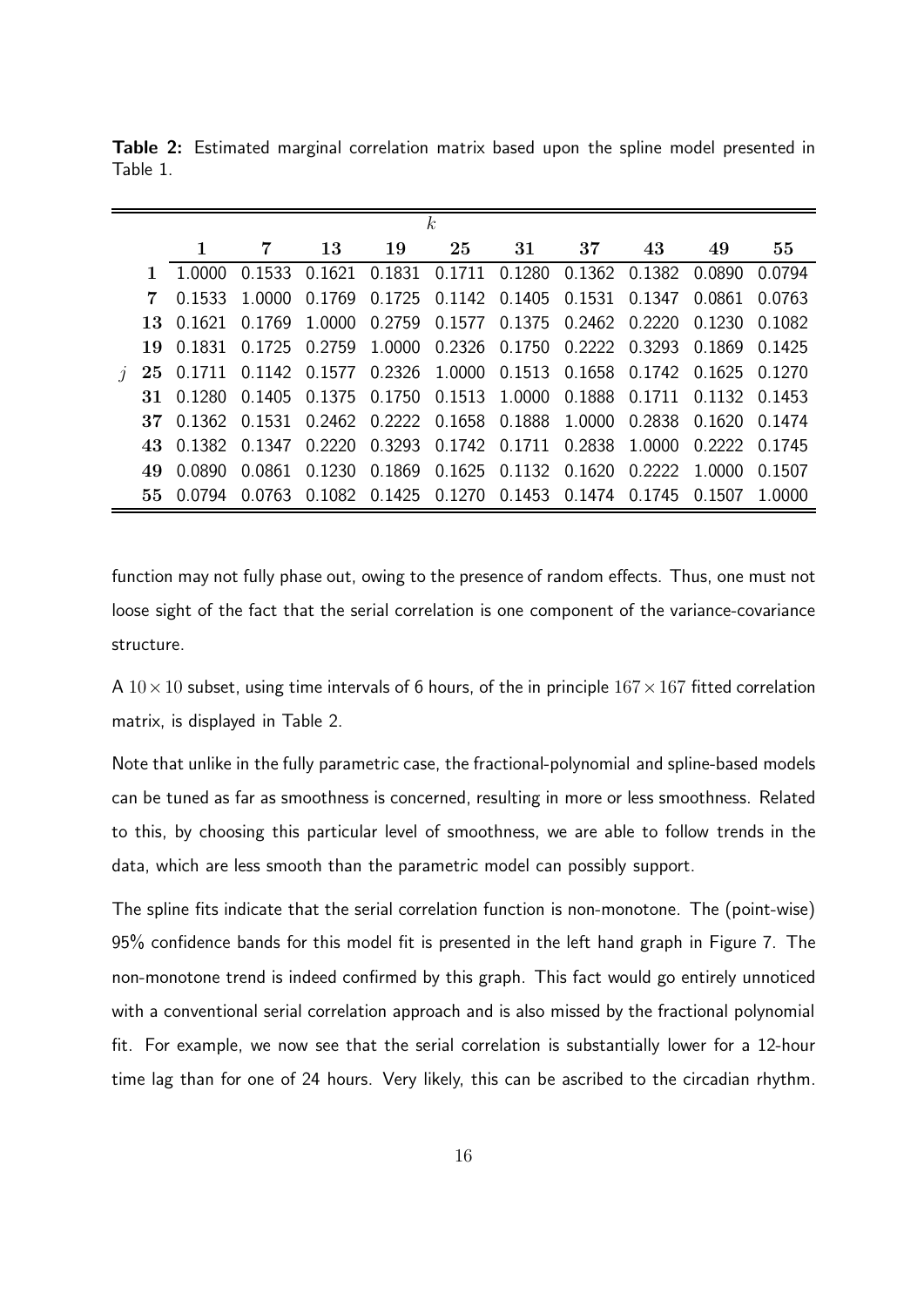

Figure 6: Exponential, fractional polynomial and spline fit of the serial correlation function  $g(.)$  for number of licks. Left hand graph: knot points at  $u = 6, 12, 18, 24, 36$ . Right hand graph: knot points at  $u = 8, 14, 20, 26, 36$ .

This 24-hours pattern can also be observed in Figures 1 and 2. It therefore plays a role in the mean structure, variance structure, and the correlation structure simultaneously. Since a classical serial correlation model would not allow for this, it is conceivable that in such a model, for this type of applications, the mean structure fit would be distorted, rendering associated inferences less reliable. To check whether the estimation of the serial correlation function was not distorted by the non-constant variance, the variance itself was modeled with a sine function. The right hand side graph in Figure 7 shows the observed and fitted variance function. Although modeling the variance function improved the likelihood considerably, the estimated serial correlation function remained virtually unchanged.

The fact that the one-parameter exponential function cannot detect this type of serial correlation also shows through the difference in log-likelihood between the exponential, and the spline model with knots located at  $u = 6$ , 12, 18, 24, and 36. Precisely, the difference equals  $2(27395.0-27306.9) = 176.2$ . The corresponding value of Akaike's Information Criterion provides strong evidence of an improved fit by the spline model, when compared to the exponential model.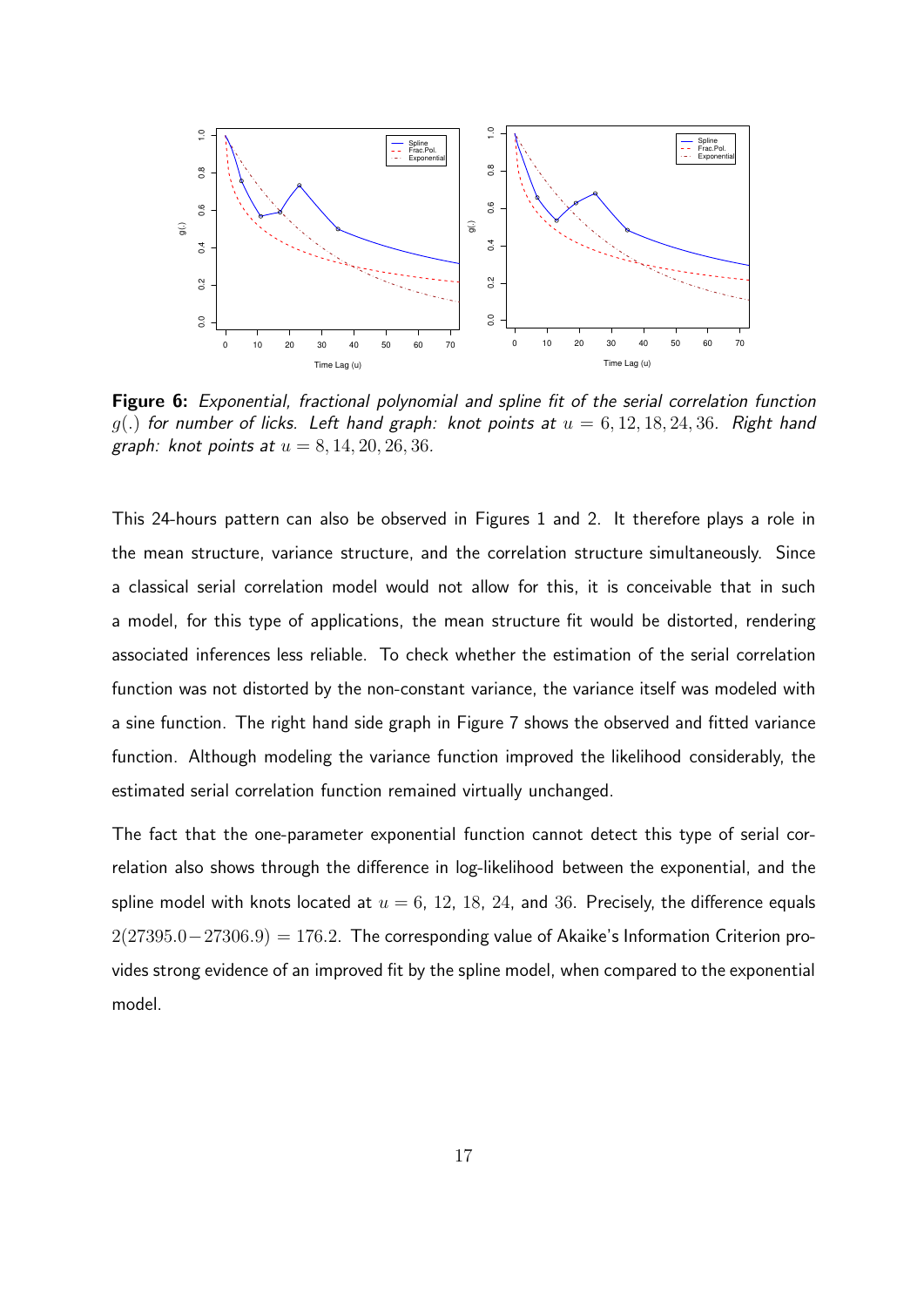

**Figure 7:** Spline model with knot points at  $u = 6, 12, 18, 24, 36$ . Left hand graph: spline fit with 95% confidence bands. Right hand graph: observed and fitted variance function.

# 6 Concluding Remarks

Flexible serial correlation structures, in agreement with flexible random-effects modeling, are necessary when modeling complex longitudinal profiles, especially with a long period of follow up and/or a large number of measurements within subjects. To this end, we have proposed a spline-based approach. Such a parametric spline approach works acceptably well, as long as the number of knot points is chosen to be relatively small compared to the number of time points. In our case study, we essentially used 5 knot points for 167 follow-up occasions. The choice of the knot points' position, too, is important, both for the quality of the fit as well as for convergence of the updating algorithm.

Convergency can be problematic when fitting an elaborate covariance structure. However, in the analysis of the case study, the proposed spline approach actually performed better than some of the simpler serial correlation based models, such as one featuring Gaussian serial correlation. Arguably, the specific parameterization in combination with the added flexibility allows for a better fit and ultimately therefore better convergence.

Since model (8) includes a non-linear parameter, i.e., frequency of the sine wave, we opted for a fully marginal approach, thus omitting random effects. Although it is possible to include both random effects and serial correlation in a linear mixed-effects model, this is not advisable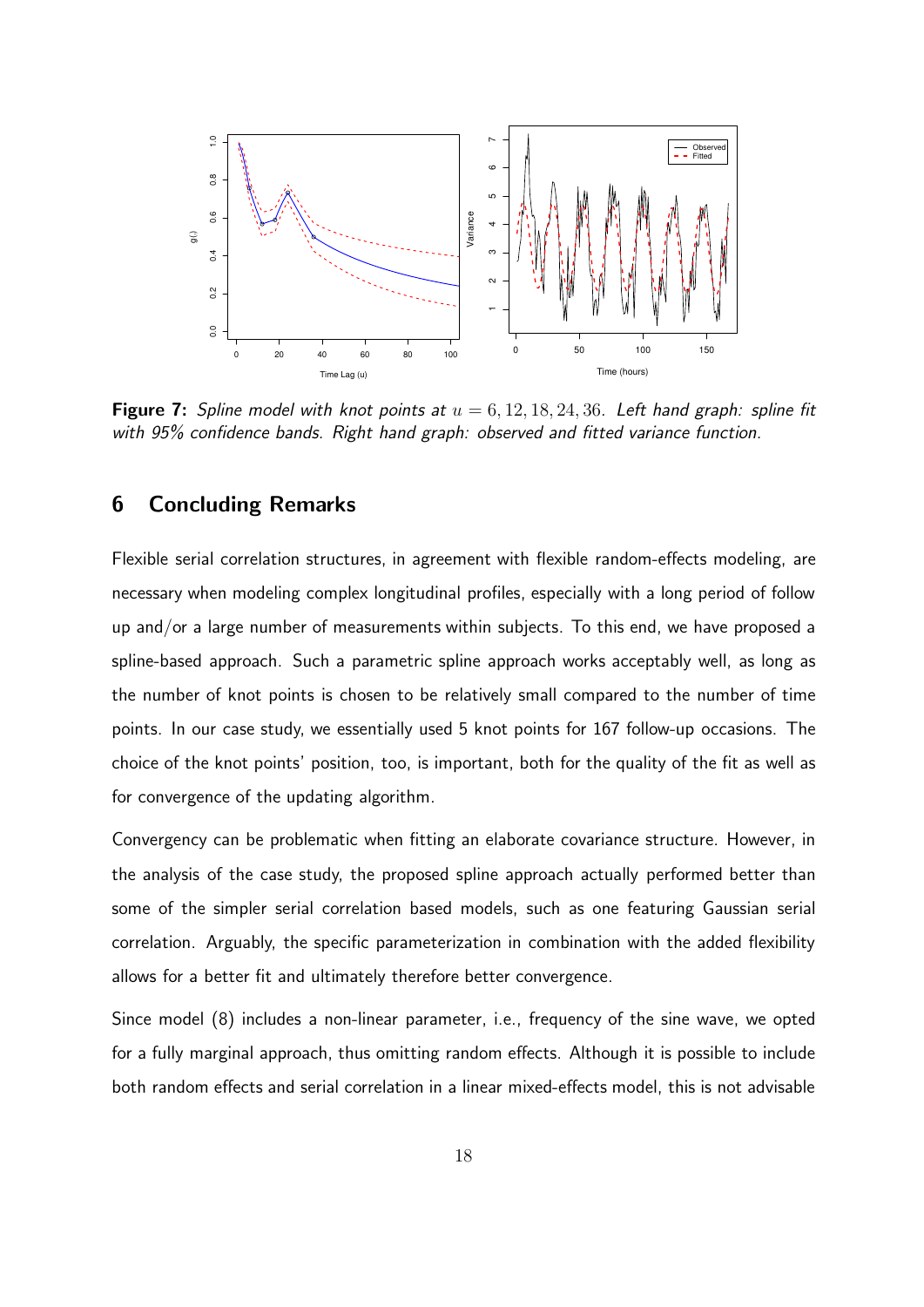in many applications. Diggle et al (2002) and Verbeke and Molenberghs (2000) argue that, in applications, the effects of random effects and serial correlation are often intertwined in the sense of high correlation between the corresponding parameter estimates. In practice, this is often reflected by way of estimation problems. Therefore, restricting the model's covariance structure to either serial correlation or random effects, often combined with measurement error, may be pragmatically a sensible choice. A situation where all aspects of (co)variability could successfully be included is where: (1) the time lag between subsequent measurements is sufficiently large to separate instantaneous measurement error from serial correlation on the one hand; and (2) there are a sufficient number of measurement occasions so as to separate serial correlation from random-effects variability on the other hand.

The presented spline approach provides a flexible alternative to the simple classical models, such as, for example, the exponential model, which is useful when interest lies directly in the shape of the serial correlation function. The approach can also be used for sensitivity analysis purposes, i.e., checking if an assumed simple serial correlation function is adequate.

For the case study data, the standard errors of the fixed-effects parameter estimates did not change substantially when comparing the relatively simple exponential serial correlation model with the more elaborate spline model. Thus, this particular analysis could not provide evidence for a gain in efficiency related to inference about the fixed-effects parameters. However, a simulation study might shed some light as to whether this conclusion would be more broadly tenable.

The choice of the smoothing parameter  $\lambda$  is rather subjective in nature. In our analysis, we chose a small value since this improved convergence, without smoothing out the non-monotone trend in the fitted serial correlation function and without adversely impacting the model's fit.

Admittedly, observations made in a case study are always a bit ad hoc. Therefore, we performed a small simulation study (details not reported), which largely confirmed the finding that adding knot points can improve the fit, while at the same time causing rapid variance increases and having a detrimental influence on convergence.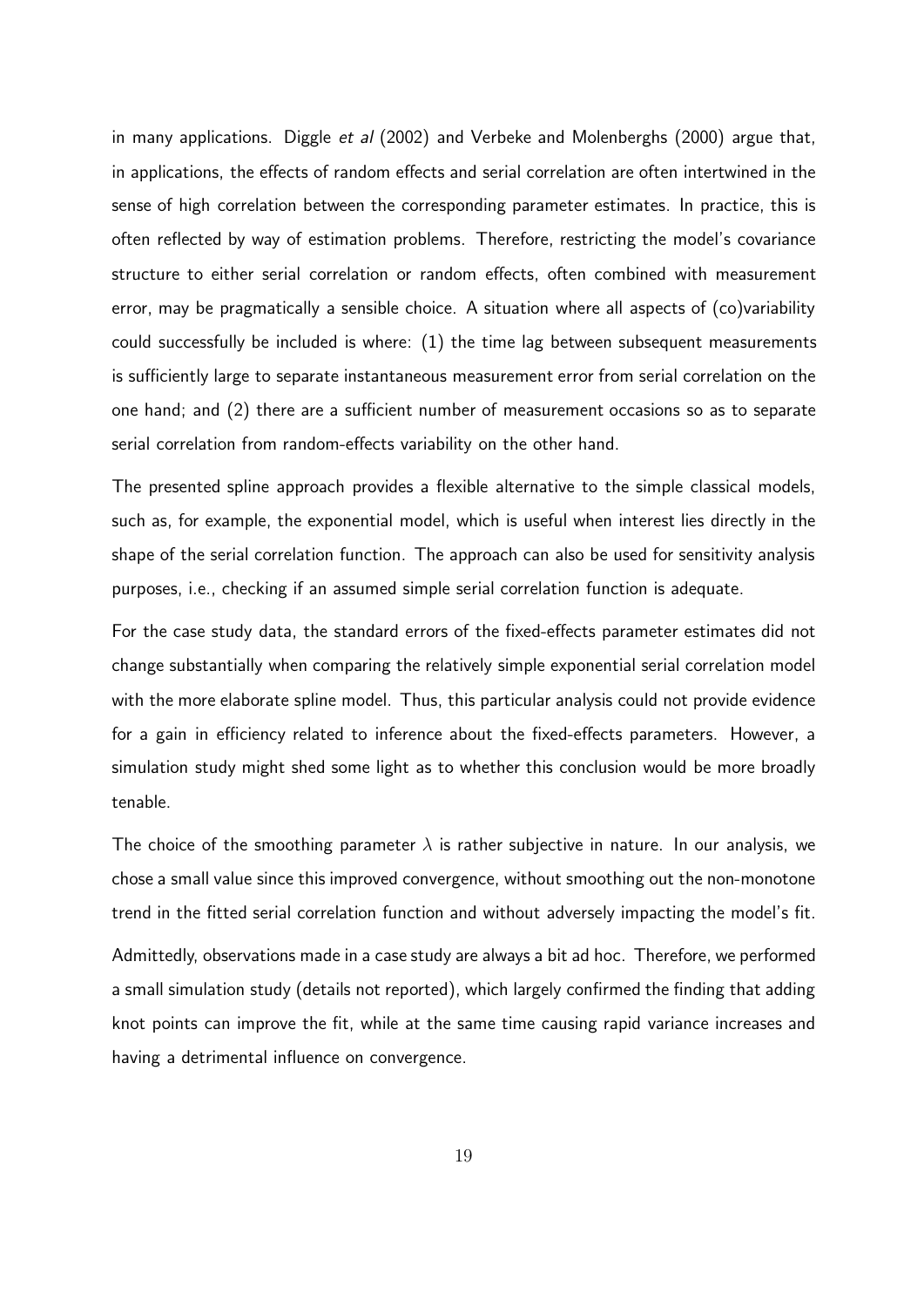## **References**

- Dierckx, P. (1993) Curve and Surface Fitting with Splines. Clarendon, Oxford.
- Diggle, P.J. (1988) An approach to the analysis of repeated measures. Biometrics, 44, 959–971.
- Diggle, P.J. and Verbyla, A.P. (1998) Nonparametric estimation of covariance structure in longitudinal data. Biometrics, 54, 401-415.
- Diggle, P.J., Heagerty, P.J., Liang, K.-Y., and Zeger, S.L. (2002) Analysis of Longitudinal Data (2nd ed.). Oxford Science Publications. Oxford: Clarendon Press.
- Eubank, R.L. (1988) Spline Smoothing and Nonparametric Regression. New York: Marcel Dekker.
- Green, P.J., and Silverman, B.W. (1994) Nonparametric Regression and Generalized Linear Models. London: Chapman & Hall.
- Harville, D.A. (1974) Bayesian inference for variance components using only error contrasts. Biometrika, 61, 383–385.
- Harville, D.A. (1977) Maximum likelihood approaches to variance component estimation and to related problems. Journal of the American Statistical Association, 72, 320–340.
- Hurvich, C.M, Simonoff, J.S., and Tsai, C.-L. (1998) Smoothing parameter selection in nonparametric regression using an improved Akaike information criterion. Journal of the Royal Statistical Society, Series B, 60, 271–293.
- Lesaffre, E., Todem, D., Verbeke, G. and Kenward, M. (2000) Flexible modelling of the covariance matrix in a linear random effects model. Biometrical Journal, 42, 807–822.
- Liang, K.-Y. and Zeger, S.L. (1986) Longitudinal data analysis using generalized linear models. Biometrika, 73, 13–22.
- Little, R.J.A. and Rubin, D.B. (2002) Statistical Analysis with Missing Data (2nd ed.). New York: John Wiley & Sons.
- Pan, J. and Mackenzie, G. (2003) On modelling mean-covariance structures in longitudinal studies. Biometrika, 90, 239–244.